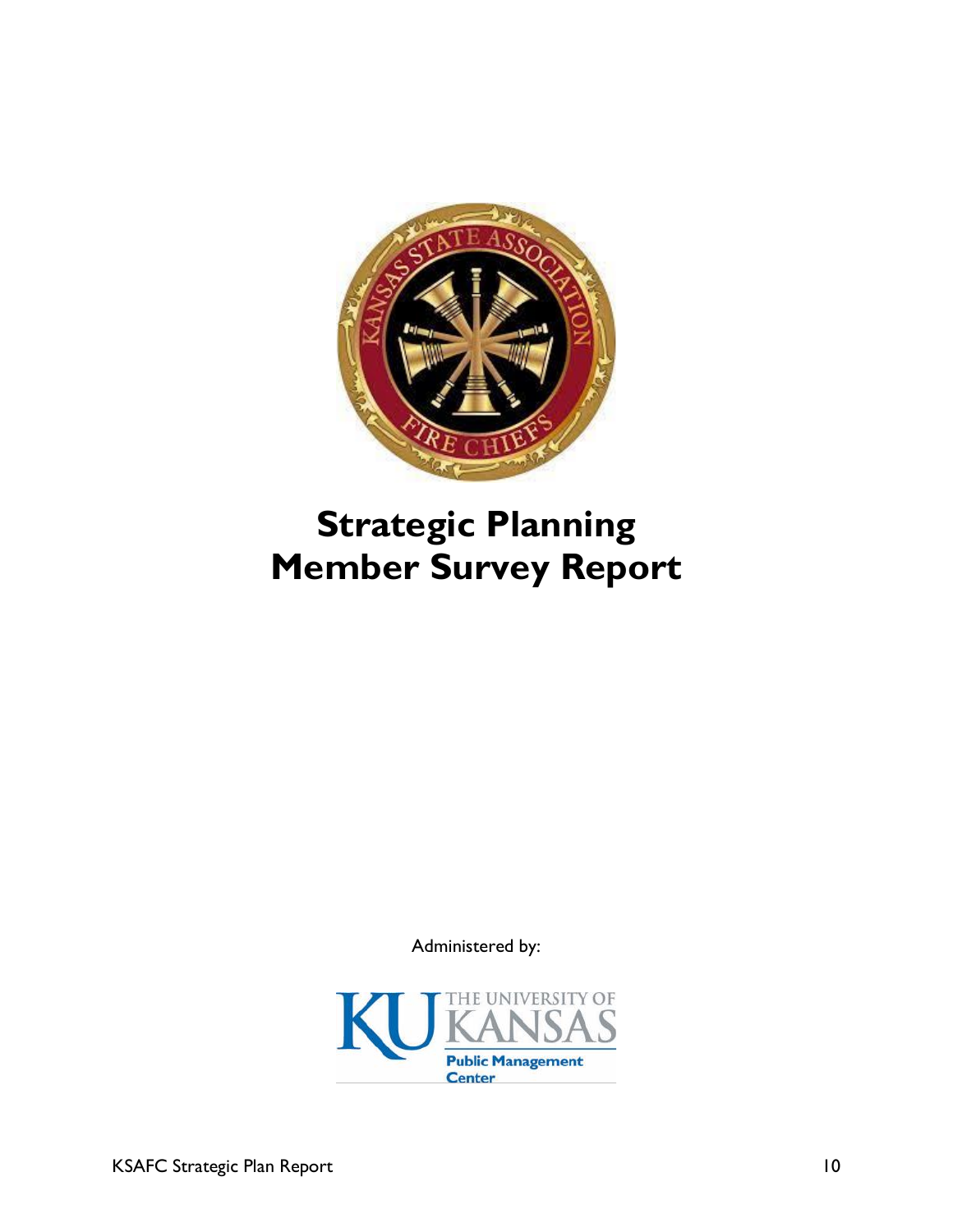# **Executive Summary**

To provide all Kansas State Association of Fire Chiefs (KSAFC) members an opportunity to participate in the strategic planning process, a survey was administered between September 21 and October 14, 2021; 84 responded to the survey in whole or in part.

Raw results are included in this document beginning on Page 15; however, a summary is provided here.

#### Vision, Mission and Goals

Survey results indicate respondents are generally unclear about the organizations, vision, mission, and goals.

- Mission:
	- o Nearly half (49%) of respondents indicate they understand the mission of KSAFC, 29% remain neutral, and 23% disagree.
	- o More than half of respondents agree KSAFC welcomes involvement from career, volunteer, and combined departments, a quarter remain neutral, and 17% disagree.
- Services Provided:
	- $\circ$  About 35% of respondents agree the services KSAFC provides are valuable to their professional development, another 35% remain neutral, and 30% disagree.
	- o Thirty percent of respondents rely on KSAFC to provide timely information regarding emerging issues in the fire service.
- Advocates for the Fire Service
	- o Only about a quarter of respondents agree KSAFC is consulted as the experts on issues related to the fire service and fire safety, 30% disagree, and 43% neither agree nor disagree.
	- o Slightly more than half (54%) of respondents agree KSAFC is considered statewide as an advocate for the fire service, 29% remain neutral, and 16% disagree.
	- o Forty-two percent agree KSAFC works in partnership with other associations representing fire and emergency services, 41% neither agree nor disagree, and 17% disagree.

## Strengths

Respondents were asked to identify up to three things that KSAFC does well. All responses can be found beginning on Page 16. However, the top two of a total of 58 responses are:

- 1. Annual conference
- 2. Communicates information and upcoming events via email, newsletter, and Kansas Daily **Dispatch**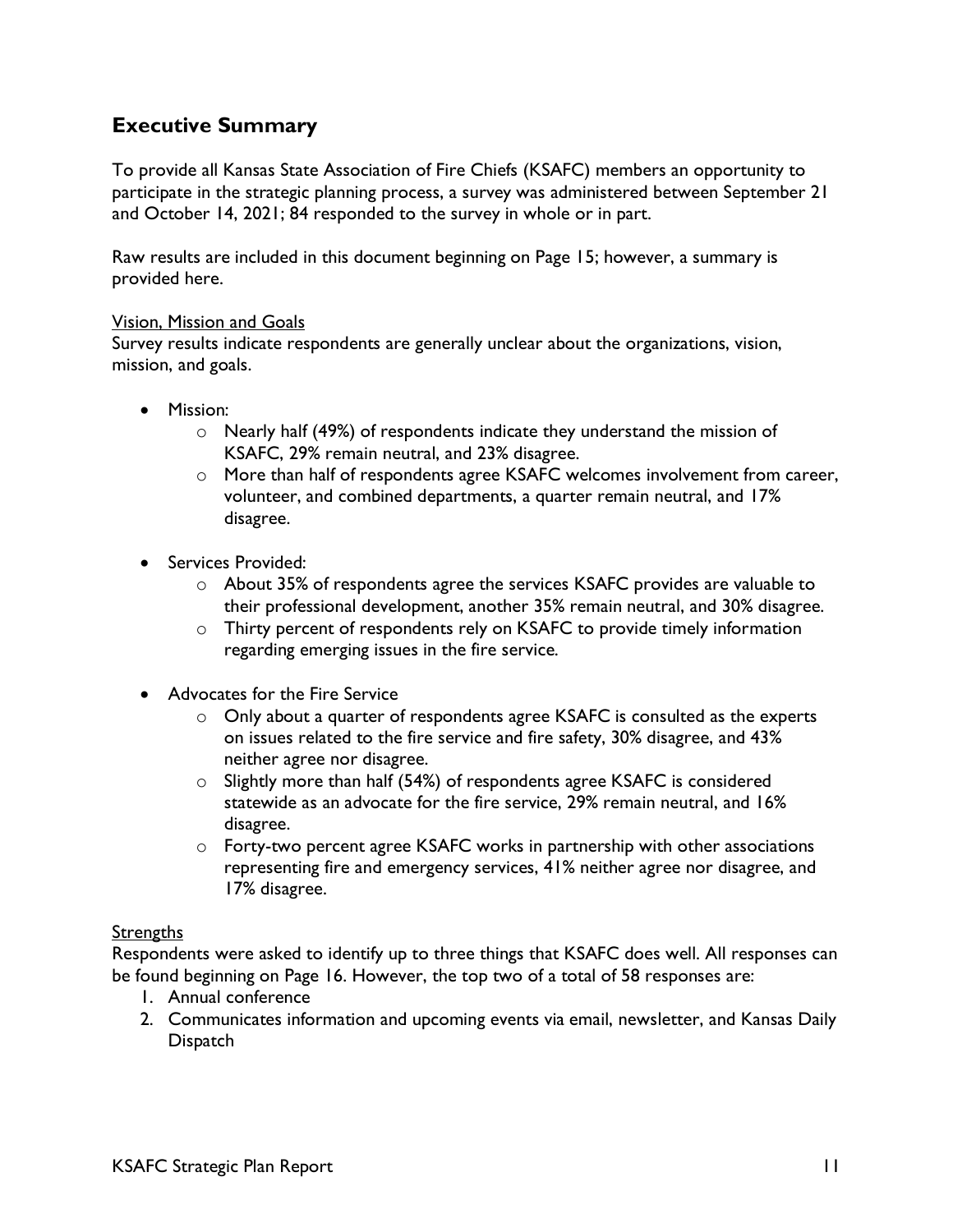## Room for Improvement

Respondents were asked to identify up to three things in which KSAFC has room to improve. All responses can be found beginning on Page 18. However, the top two of 95 responses are:

- 1. Lack of communication regarding legislation, trends, and issues
- 2. Training, and personal and professional development

## Annual Conference

While the annual conference was listed as a strength of the organization, questions specific to it indicate that it might not be as beneficial as it could be.

- About one-third of respondents believe the annual conference meets the needs of fire officers in Kansas and focuses on best practices.
- Less than one-third agree the annual conference helps officers develop personally and professionally, 50% neither agree nor disagree.
- Only about one-third look forward to the annual conference every year.

More respondents, however, indicate that the format is appropriate, with 40 percent agreeing the annual conference is offered in convenient locations and is well planned and executed. And 57 percent indicate the annual conference features engaging speakers and activities.

### Programs or Initiatives

Respondents identified 84 programs or initiatives they would like KSAFC to focus on. Officer development, leadership training, communication with smaller/volunteer departments, and partnerships with KFRTI, KSFFA, KEMSA, and BEMS. All responses can be found beginning on Page 22.

## Emerging Issues

The Center for Public Safety Excellence recently issued a white paper that identifies eight emerging issues for fire and emergency services. In considering the issues and initiatives, respondents were asked to reflect on how KSAFC is responding to these issues.

- Re-identification: Nearly half of respondents agree KSAFC celebrates the heritage of fire and emergency services while understanding it will experience significant changes over the next 30 years; about 18% disagree.
- Culture: About 42% of respondents agree KSAFC promotes best practices for firefighter training, credentialing, and professional development, another 40% remain neutral, and 17% disagree. One-third of respondents indicate KSAFC is open to change and focused on continuous improvement and 41% disagree.
- Robust Use of Data: More than half of respondents neither agree nor disagree KSAFC encourages its members to use data for evidence-based decision making, about 20% agree, and a quarter disagree.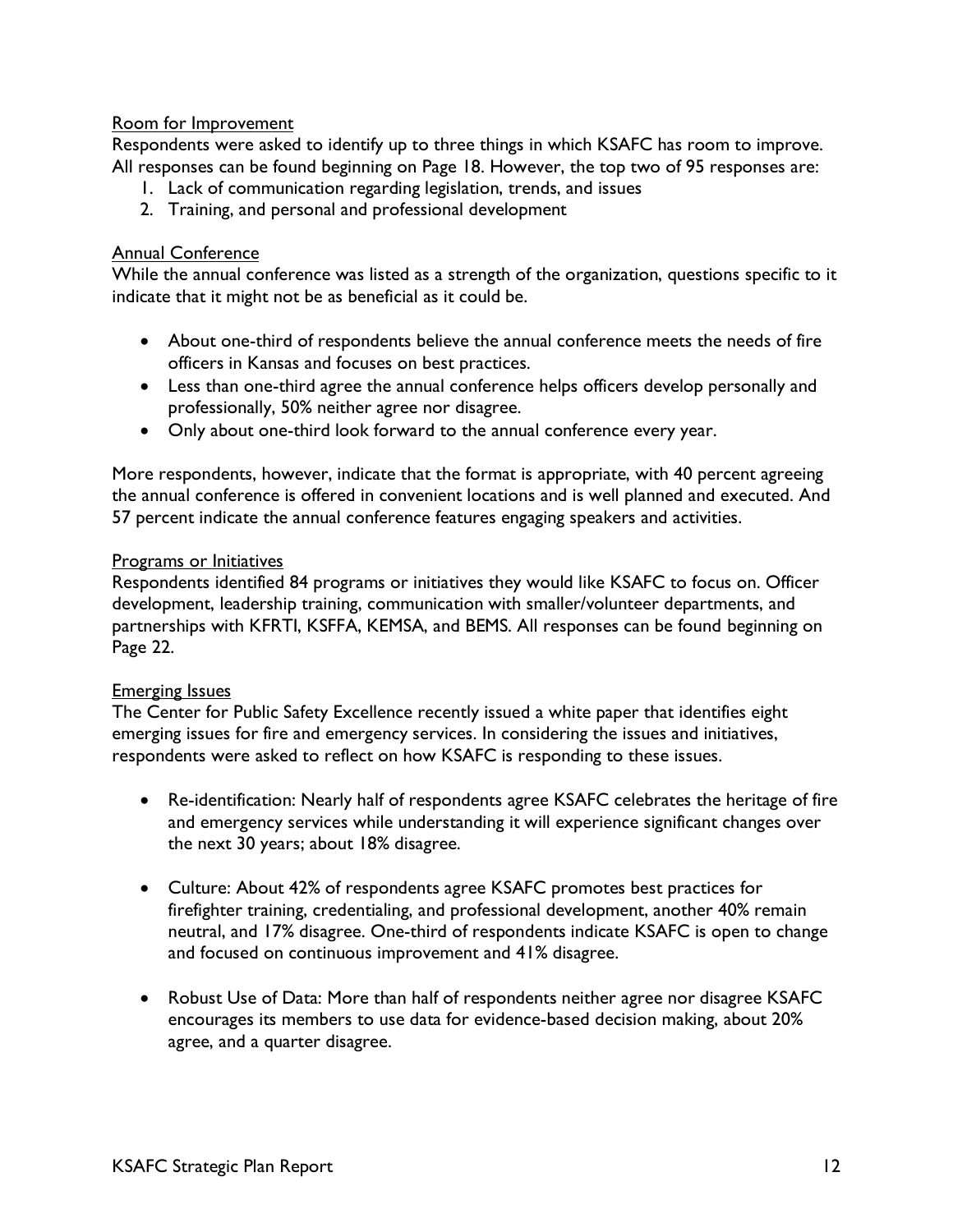- Health and Wellness: Forty percent of respondents agree KSAFC works to address mental health challenges, 30% remain neutral, and 30% disagree. Slightly less than onethird of respondents indicate KSAFC fosters fitness and wellness best practices, 35% disagree, and 35% neither agree nor disagree.
- Partnerships: About one-third of respondents agree KSAFC works with a wide range of partners to advance fire and emergency services, 39% remain neutral, and a quarter disagree. Forty-five percent agree KSAFC has good relations with other agencies representing the fire service, a third remain neutral, and 21% disagree.
- Sustainability: Nearly half of respondents disagree KSAFC is an innovator in fire and emergency services and only 19% agree.
- Technology: Only a quarter of respondents agree KSAFC understands the rapidly evolving technology used in fire and emergency services delivery.
- Inclusiveness: Nearly half (44%) believe leadership values diversity, equity, and inclusion. One-third of respondents agree KSAFC involves the fire service community in decisions that affect them, another third disagree.

### **Demographics**

- The survey was taken predominantly by members of the organization, with more than 90% of respondents are members of KSAFC. Of those, 44% serve in volunteer or mostly volunteer organizations and 56% serve in career or mostly career organizations.
- Respondents are generally long-tenured officers, with 42% having served for at least 21 years ad another 32% for between 11 and 21 years.
- More than 60% of respondents indicate they serve as Fire Chief, 26% serve as Chief Officer, less than 2% serve as Company Officer, 5% indicate they are retired. Nearly all respondents (96%) indicate they are white males.

## Final Comments

The final question gave respondents the opportunity to provide other comments. Multiple respondents express that KSAFC needs to increase its involvement and outreach, others mention they themselves are not familiar with the organization. All responses can be found on Page 39.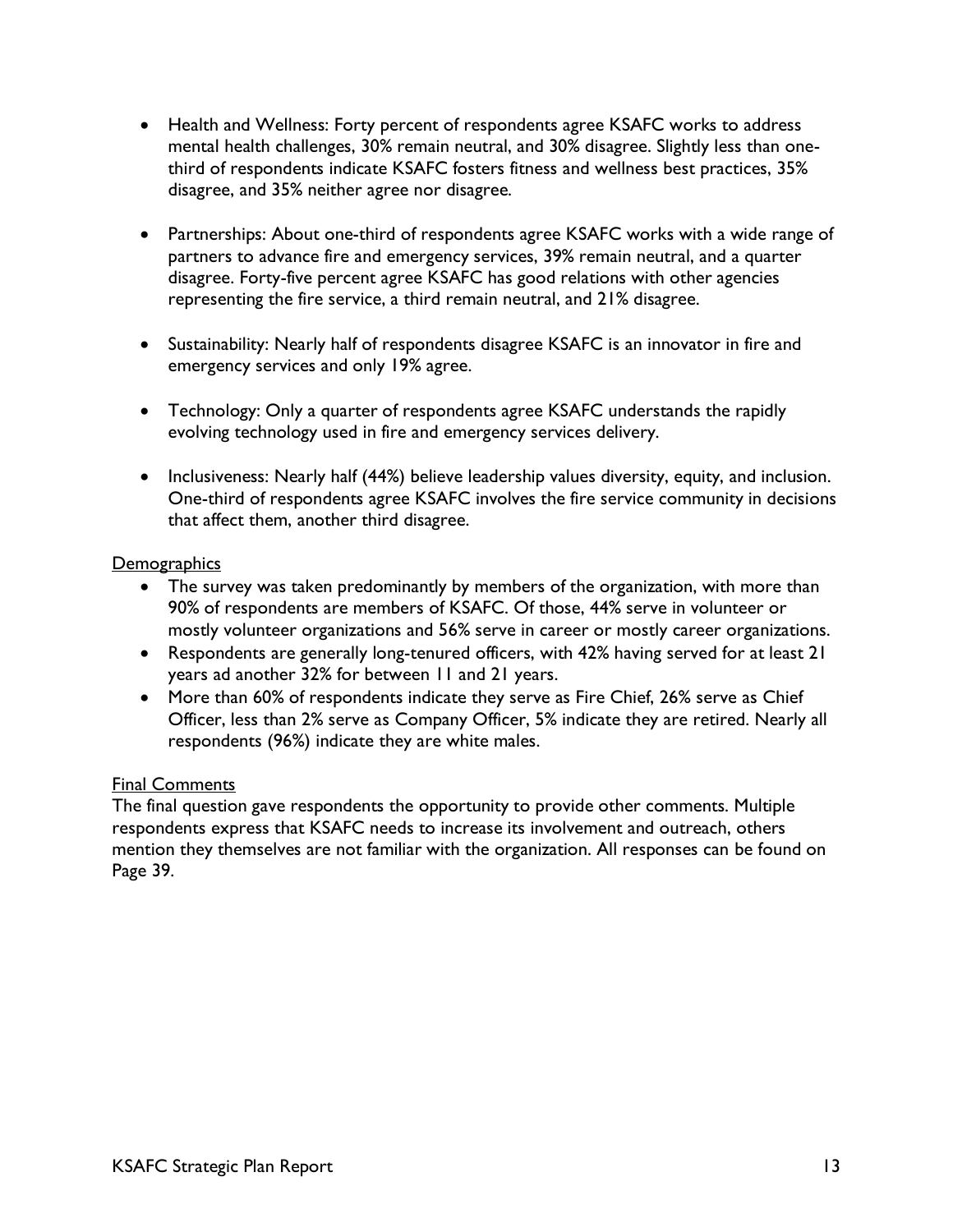## **KSAFC's Vision, Mission, and Goals**

Please provide your level of agreement with the following statements about the Kansas Fire and Rescue Training Institute's vision, mission, goals, and performance.



I understand the mission of KSAFC.

The services KSAFC provides are valuable to my professional development.

I rely on KSAFC to provide timely information regarding emerging issues in the fire service.

I know who serves my department as the district representative on the Board.

KSAFC is considered statewide as an advocate for the fire service.

KSAFC is consulted as the experts on issues related to fire service and fire safety.

KSAFC works in partnership with other associations representing fire and emergency services.

KSAFC welcomes involvement from career, volunteer, and combined departments.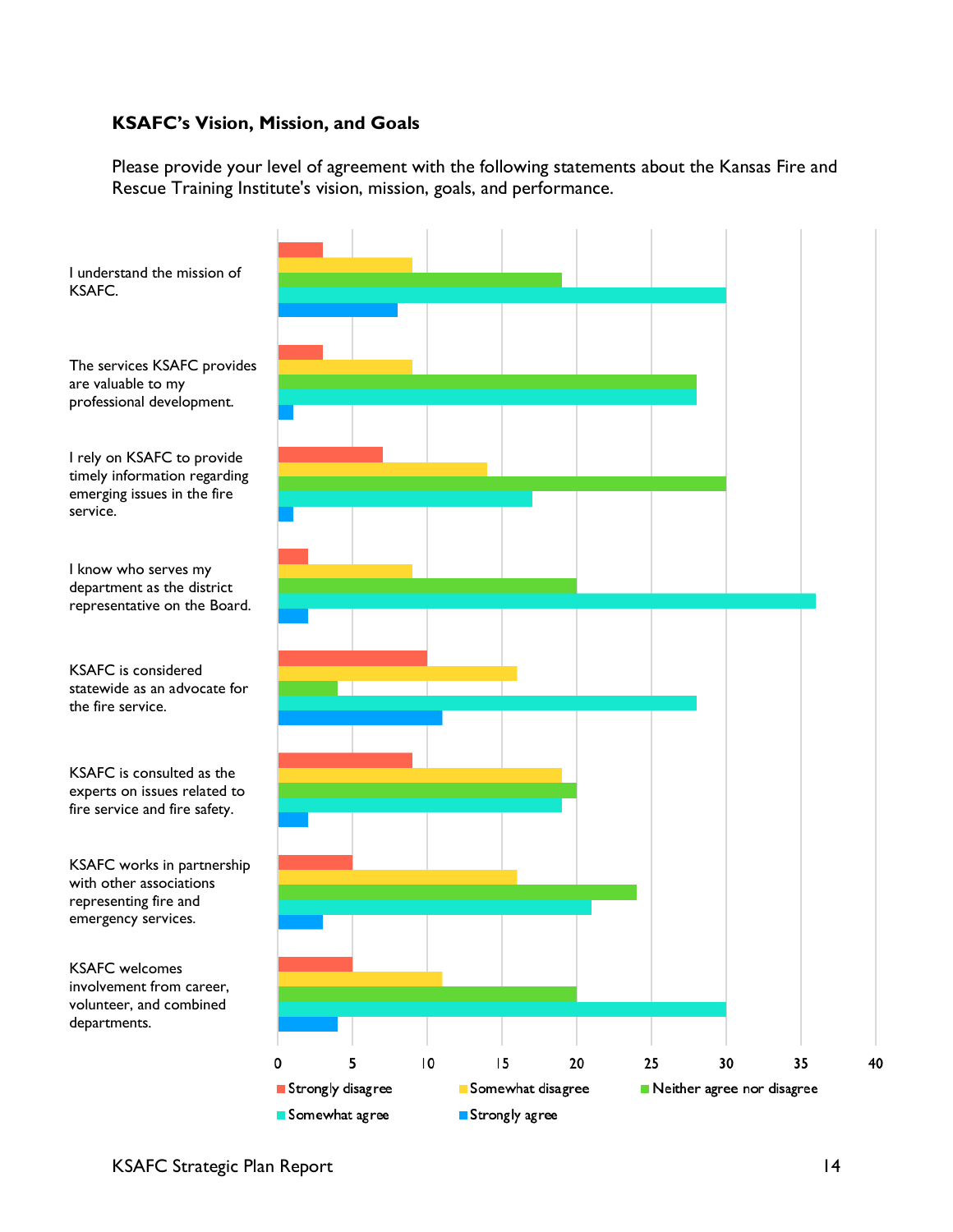# **List two or three things that KSAFC does well.**

| Communicates with<br>members                                                          | Pays attention to relevant<br>issues                                      | Maintains organizational<br>consistency |
|---------------------------------------------------------------------------------------|---------------------------------------------------------------------------|-----------------------------------------|
| Conferences                                                                           |                                                                           |                                         |
| Training                                                                              | Networking                                                                |                                         |
| Distribute information                                                                |                                                                           |                                         |
| Annual conference                                                                     | Daily dispatch posts through<br><b>IAFC</b>                               |                                         |
| My board representative<br>sends frequent e-mails<br>advising of KSAFC<br>information | I'm a new Chief, so I haven't<br>been involved long enough to<br>comment. |                                         |
| Conference                                                                            | Provides a network for<br>professional communication                      |                                         |
| <b>Newsletters</b>                                                                    | Information                                                               |                                         |
| Regularly Schedules an<br><b>Annual Conference</b>                                    | Has a decent number of<br>vendors at the Annual<br>Conference             |                                         |
| Networking                                                                            | Finding answers to questions                                              |                                         |
| For the most part, they<br>maintain quality instructors                               | They provide quality training<br>equipment/simulators                     | Provide available testing sites         |
| Notifications via email                                                               | Annual conference                                                         |                                         |
| Our district rep is good at<br>getting information out                                | Information about some<br>training events                                 |                                         |
| Kansas Daily Dispatch                                                                 | Annual meeting                                                            | Upcoming events                         |
| Provides occasional emails<br>about upcoming events                                   | Provides occasional emails<br>about legislative action items              |                                         |
| Conference                                                                            |                                                                           |                                         |
| Provides a conference but<br>needs work at it                                         |                                                                           |                                         |
| I think they do a good job of<br>paying attention to legislation                      |                                                                           |                                         |
| Annual conference                                                                     |                                                                           |                                         |
| Holds annual conference                                                               | Provides support when asked                                               |                                         |
| Tries hard                                                                            | Used to provide legislative<br>info impacting the fire service            |                                         |
| Holds a conference                                                                    | Has a website                                                             |                                         |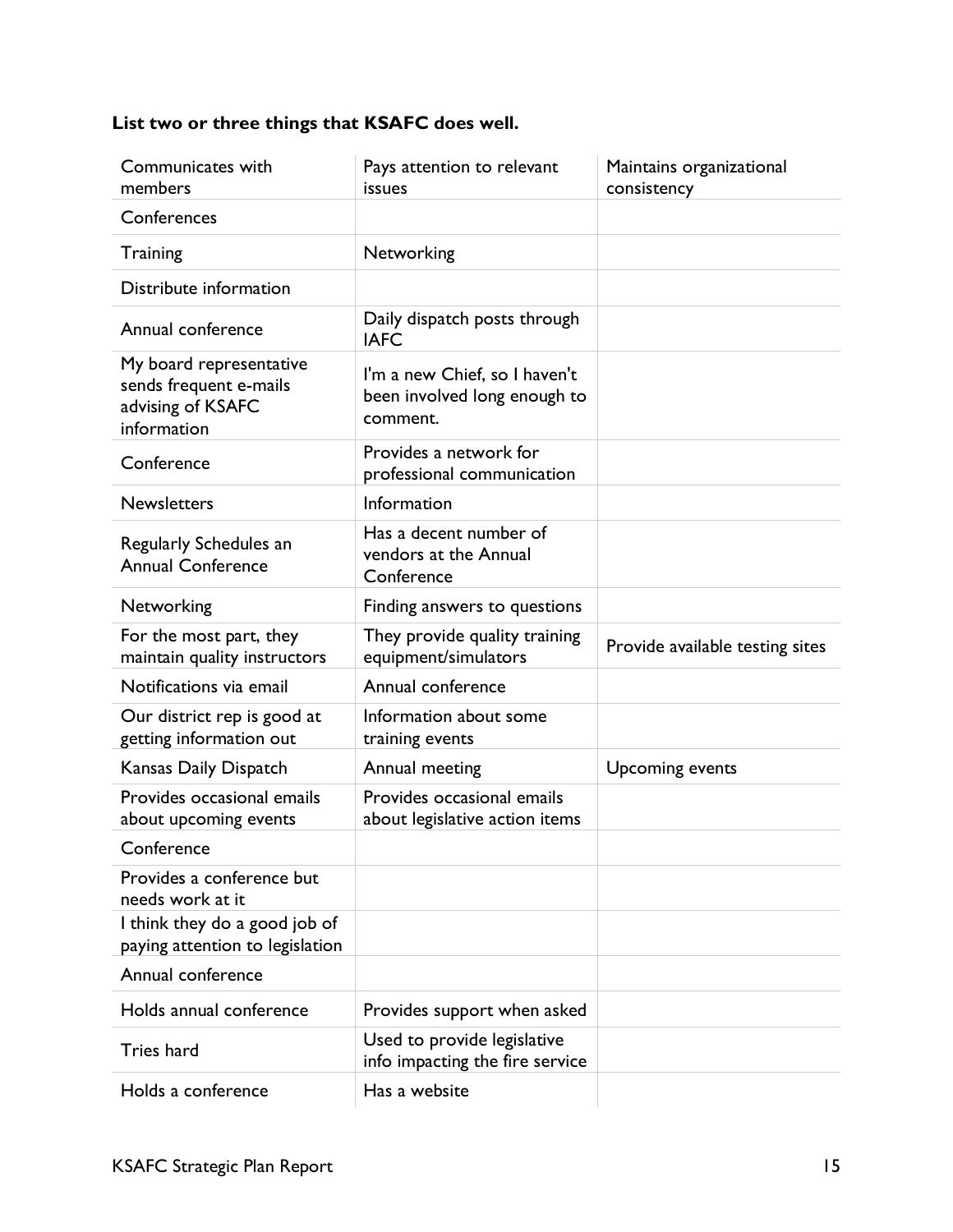| Political advocacy                                                             | Worthwhile annual<br>conference |  |
|--------------------------------------------------------------------------------|---------------------------------|--|
| Holds an annual conference                                                     |                                 |  |
| Communications                                                                 |                                 |  |
| Provide or partner with<br>other agencies for lobbying<br>for the fire service |                                 |  |
| Annual Conference is okay                                                      |                                 |  |
| Collect membership dues                                                        |                                 |  |
| Inclusive as to volunteer and<br>paid                                          | Recognizes short comings        |  |
| Represent firefighters at state<br>level                                       | Promote fire safety             |  |
| Advocate regarding current<br>fire issues                                      | Inclusive                       |  |
| Legislative matters                                                            | Collect dues                    |  |
| Legislative matters                                                            |                                 |  |
| <b>Annual Conference</b>                                                       |                                 |  |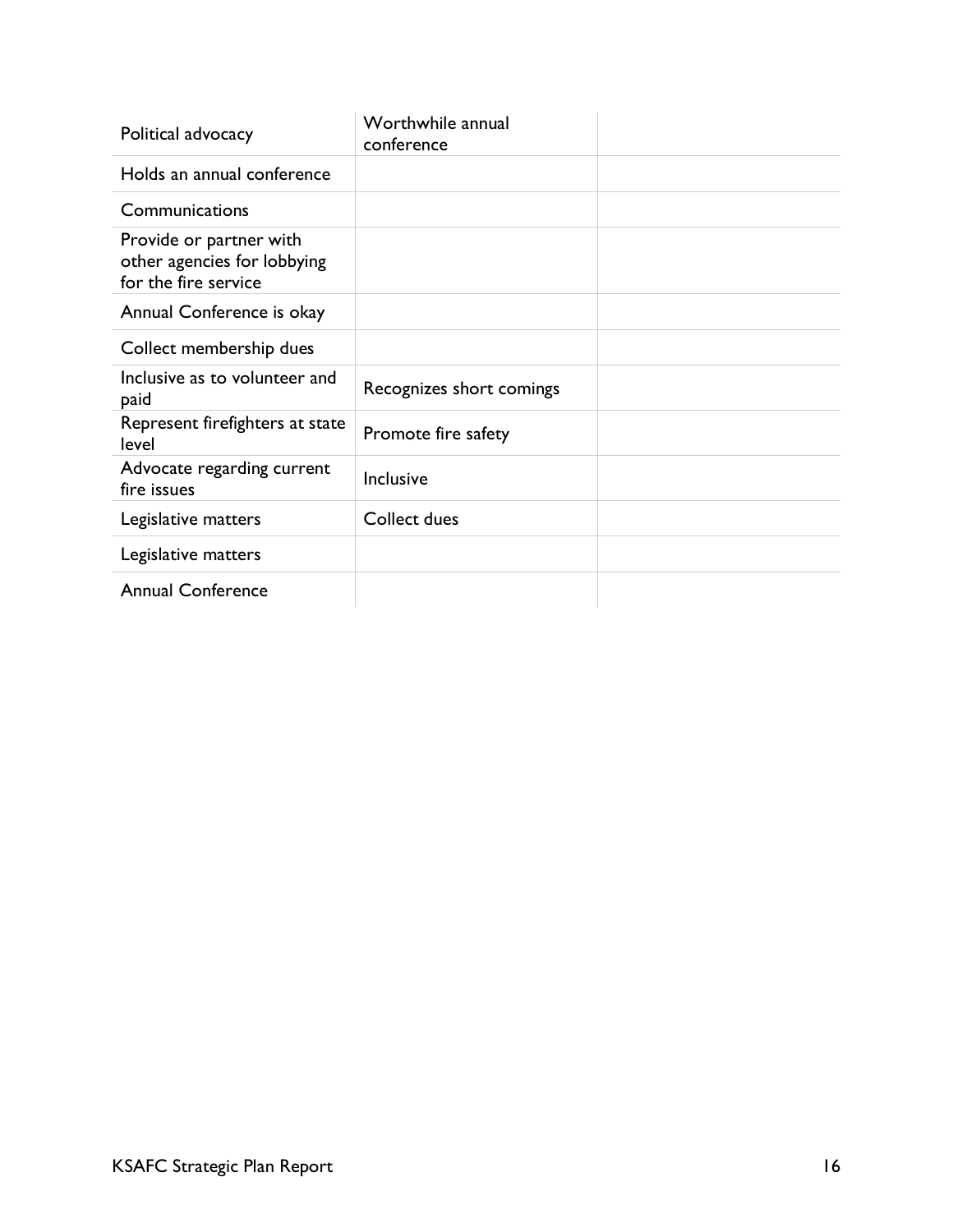# **List two or three things in which KSAFC has room to improve.**

| Increasing membership                                                                                                                                                                                                   | Pushing important state<br>legislative issues                                                                   | Professional development                  |
|-------------------------------------------------------------------------------------------------------------------------------------------------------------------------------------------------------------------------|-----------------------------------------------------------------------------------------------------------------|-------------------------------------------|
| Communications with smaller<br>departments                                                                                                                                                                              |                                                                                                                 |                                           |
| There's a lot of old people                                                                                                                                                                                             |                                                                                                                 |                                           |
| Being a resource for the fire<br>service                                                                                                                                                                                |                                                                                                                 |                                           |
| Communication to members<br>overall on local and state<br>matters                                                                                                                                                       | Receiving direction and input<br>from the membership                                                            |                                           |
| I joined the KSAFC as a new<br>Fire Chief, but the only<br>communication I received<br>was the regular e-mails that<br>are sent out. Maybe someone<br>should reach out to new<br>members and contact them<br>personally |                                                                                                                 |                                           |
| Communication to<br>membership of emerging<br>issues                                                                                                                                                                    | More active lobbying                                                                                            | Leading all fire service<br>organizations |
| Training info                                                                                                                                                                                                           |                                                                                                                 |                                           |
| Market and brand their<br>mission across KS fire service                                                                                                                                                                | Develop a unique niche for<br><b>KS</b> fire service                                                            |                                           |
| Need to have more<br>communication than what is<br>offered currently                                                                                                                                                    | Committees could work on<br>initiatives throughout the<br>year and state to elevate the<br>Kansas Fire Service. |                                           |
| Volunteer support                                                                                                                                                                                                       |                                                                                                                 |                                           |
| Less restrictive on numbers<br>required for a class, especially<br>for volunteers                                                                                                                                       | More online education                                                                                           |                                           |
| I do not know what the<br>organization does                                                                                                                                                                             | Training opportunities                                                                                          |                                           |
| Communication                                                                                                                                                                                                           | Outreach of education                                                                                           |                                           |
| Keeping departments<br>informed about new bills in<br>congress                                                                                                                                                          | Training in any aspect is<br>helpful to volunteer<br>departments                                                |                                           |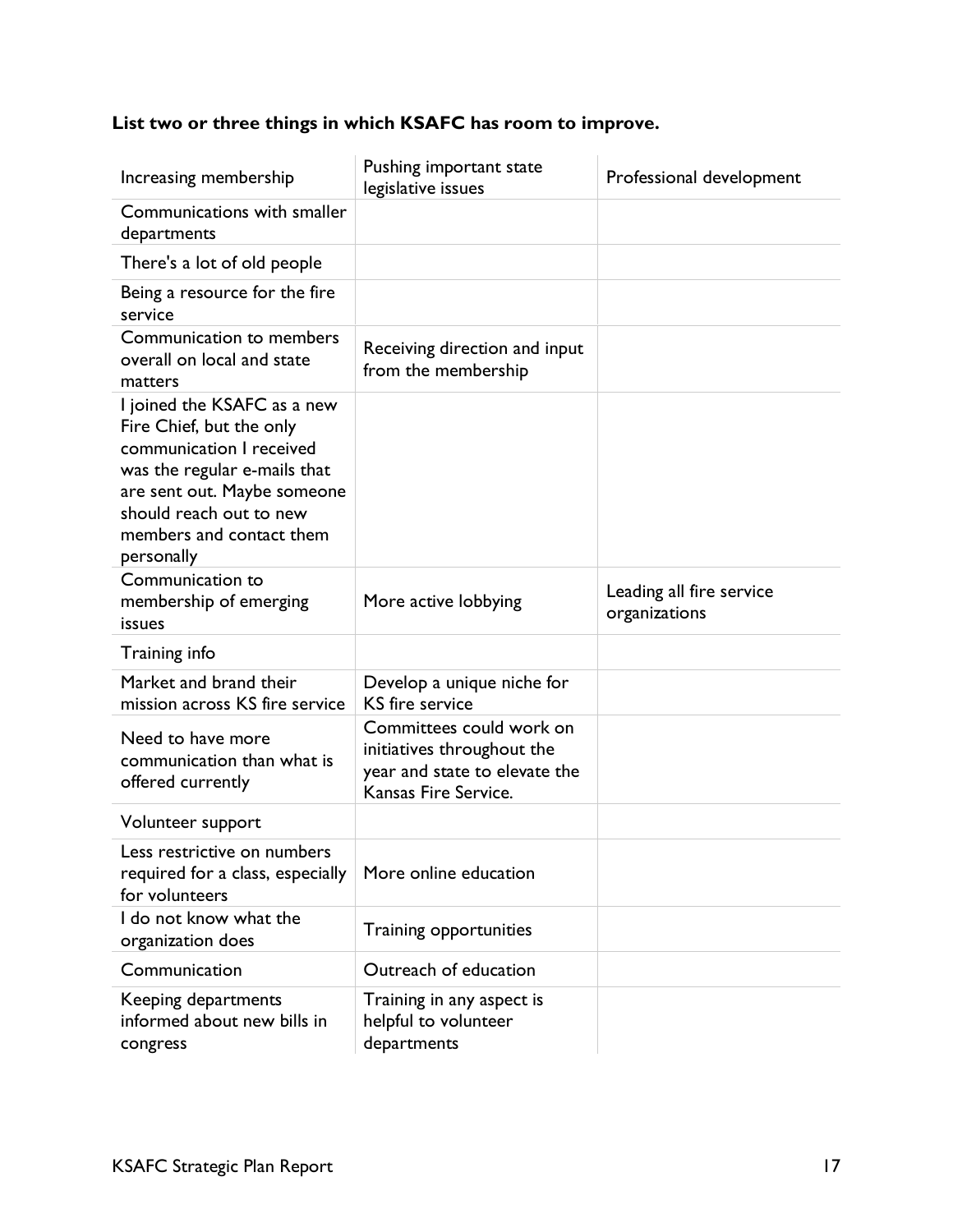| Communication with<br>membership, I get far more<br>information from the IAFC<br>than from the KSAFC | Leadership education<br>opportunities                                 | Advocate for Emergency<br>Services as a whole                                                                    |
|------------------------------------------------------------------------------------------------------|-----------------------------------------------------------------------|------------------------------------------------------------------------------------------------------------------|
| Training                                                                                             | Legislative involvement                                               | Help build a State Fire<br>Academy                                                                               |
| I'm a brand-new member so<br>I'm not sure yet                                                        | Website wasn't up to date<br>the last time I looked                   |                                                                                                                  |
| Communication with<br>membership.                                                                    | Regular updates as to issues<br>and happenings at the state<br>level. |                                                                                                                  |
| Training                                                                                             |                                                                       |                                                                                                                  |
| Communication, lobby,<br>training                                                                    | Training for officer<br>development                                   | Website development                                                                                              |
| Lack of communication                                                                                | No minutes from executive<br>meetings/legislative issues              | No representative updates<br>from state boards or<br>commission appointments                                     |
| Not familiar with KSAFC<br>activities                                                                |                                                                       |                                                                                                                  |
| Relationship with KSFFA                                                                              | Relationship with KU Fire<br><b>Service Training</b>                  |                                                                                                                  |
| Keeping members informed<br>on what is going on at<br><b>KSAFC</b>                                   | Recruiting new members and<br>retaining current members               | Providing a value to members                                                                                     |
| Professional development                                                                             | Website is basic                                                      |                                                                                                                  |
| Move conference to the<br>wintertime                                                                 | Professional development<br>programs                                  | Communicate the platform                                                                                         |
| Communication with<br>members                                                                        | Year-round training not just<br>one conference                        | Complete mutual aid<br>network                                                                                   |
| Reaching out to members,<br>and agencies                                                             | Representing the fire service                                         | Advocate for change                                                                                              |
| Political advocacy                                                                                   | Industry and public visibility                                        | Authoring and distribution of<br>position papers regarding<br>issues of importance to the<br>Kansas fire service |
| Communication with<br>members                                                                        | Active, visible advocacy for<br>the fire service                      | Reliable resource for<br>information about fire service<br>trends and issues                                     |
| Promoting the organization                                                                           |                                                                       |                                                                                                                  |
| Advocating on issues like<br>wildland deployment<br>reimbursements                                   |                                                                       |                                                                                                                  |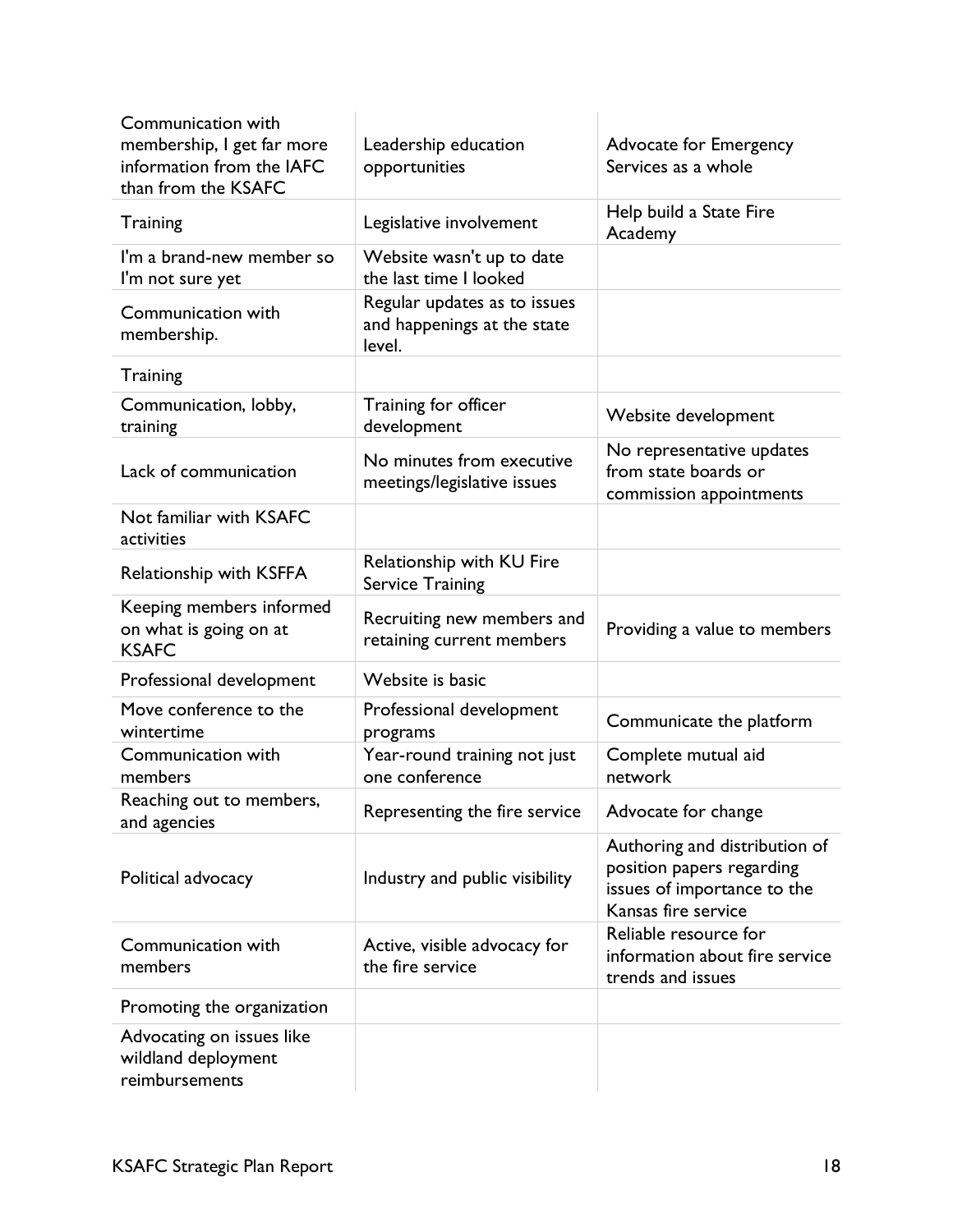| Officer development - both<br>volunteer and career                                                              |                                                                                |                                                           |
|-----------------------------------------------------------------------------------------------------------------|--------------------------------------------------------------------------------|-----------------------------------------------------------|
| Frequent and ongoing<br>communication with<br>members about all things<br>related to the Kansas fire<br>service | Legislative advocacy for the<br>fire service in Kansas                         |                                                           |
| Informing members of Fire<br>Service issues                                                                     | Develop a way to share<br>SOG/ policies                                        | Keep website updated                                      |
| Communication                                                                                                   | Advocacy                                                                       | Education                                                 |
| Communication                                                                                                   | Inclusion                                                                      | Mentoring and development                                 |
| Bringing leadership training<br>to others in the State                                                          | Communication as to<br>ongoing service issues<br>whether paid or volunteer     |                                                           |
| Understand issues and assist-<br>not a one size fits all                                                        | Trend setter in the industry<br>for common topics effecting<br>all departments | No solutions/resources to<br>help mitigate issues at hand |
| Communicate                                                                                                     | Provide Chief Officer training                                                 |                                                           |
| Provide training for<br>professional fire chiefs                                                                | Help to improve training for<br>all ranks                                      |                                                           |
| Relationship with other fire<br>service groups                                                                  |                                                                                |                                                           |
| Better access for potential<br>and current members to get<br>information                                        | Provide more information to<br>its members                                     | Reach out to all fire chief not<br>just members           |
| Over communication with its<br>members                                                                          | <b>Trainings for Chief Officers</b>                                            |                                                           |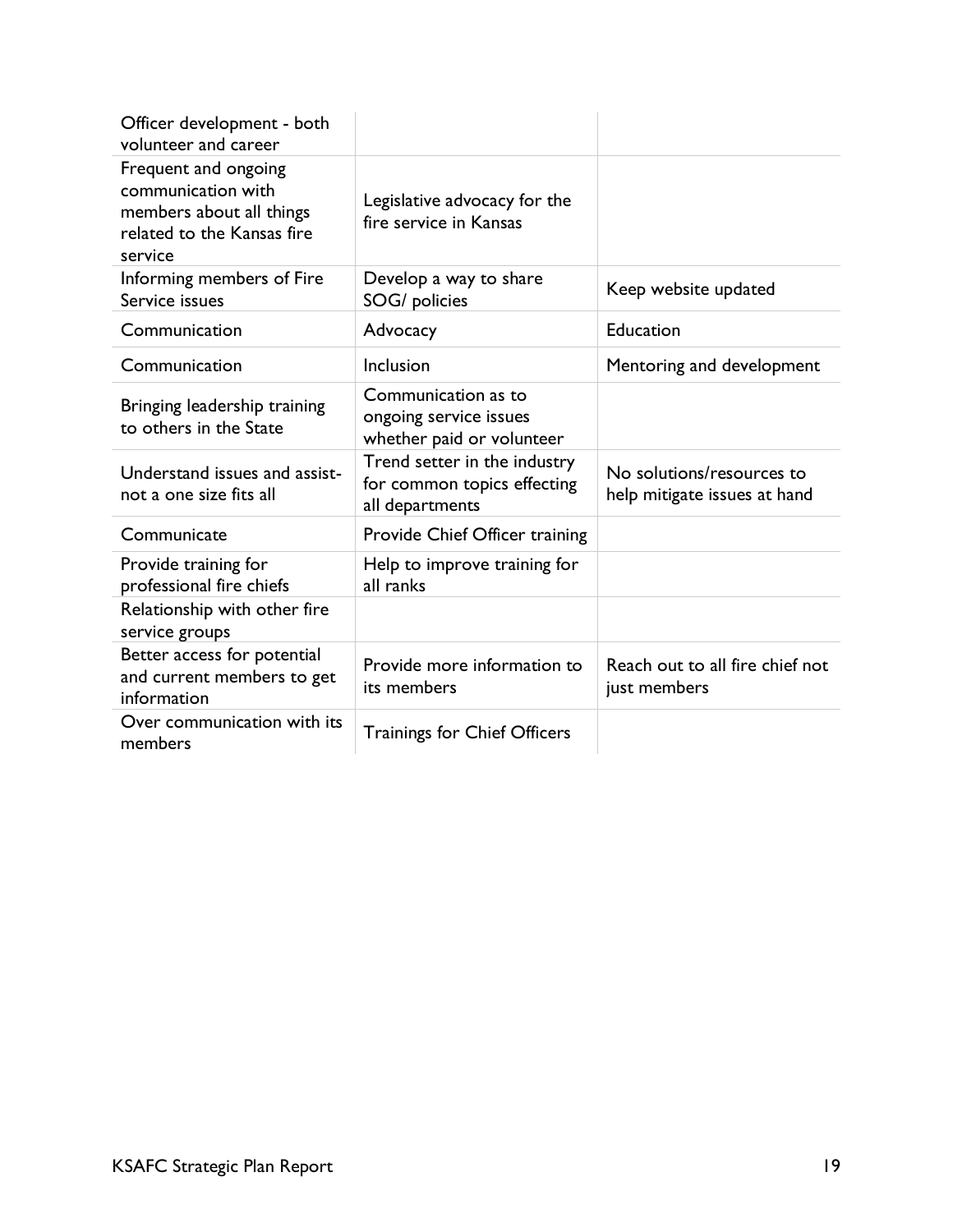## **Please indicate your level of agreement with statements about KSAFC's conference. The KSAFC conference…**

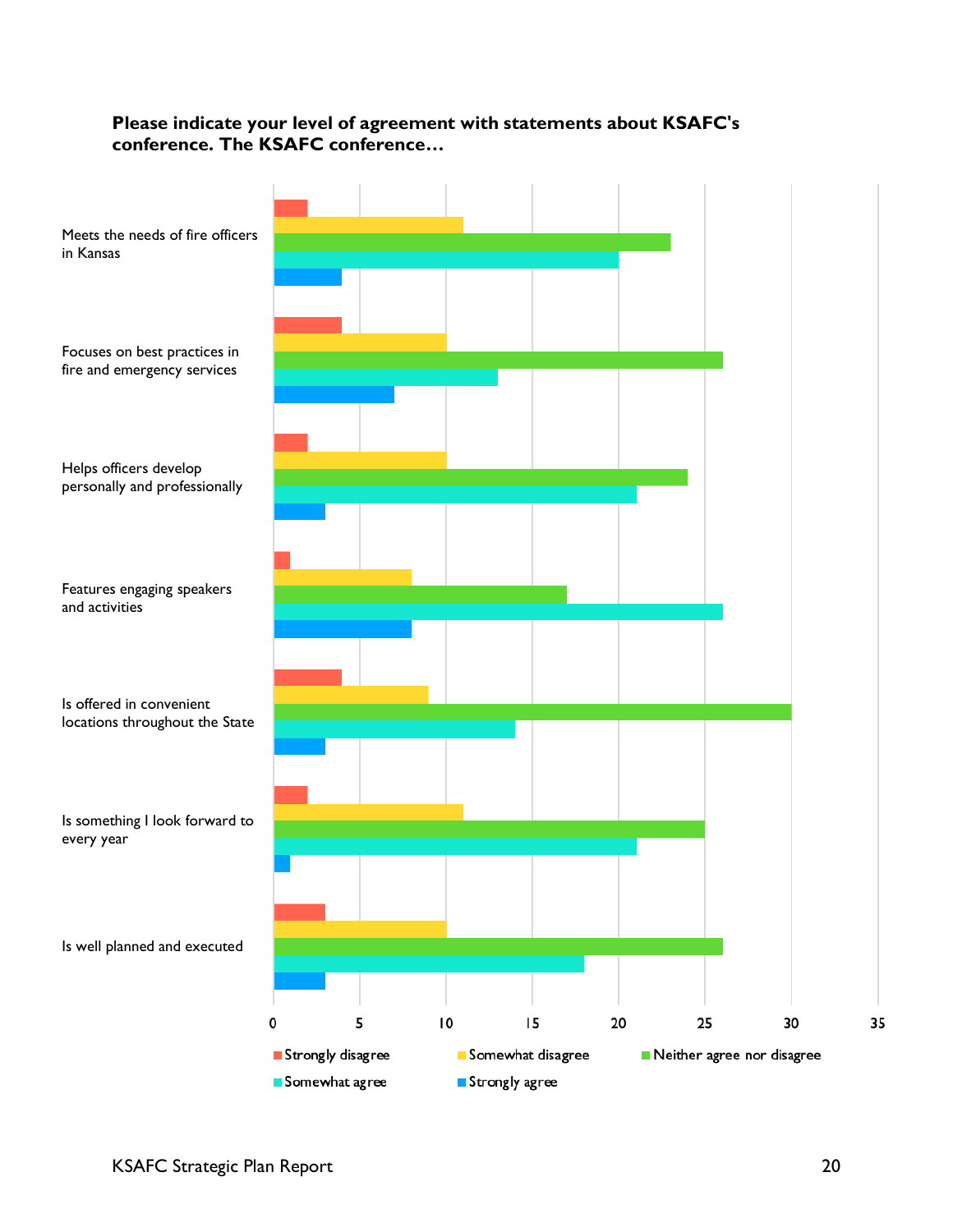# **List two or three programs or initiatives you would like KSAFC to focus on.**

| Firefighter safety                                                                                        | Communications                                                                              | <b>GEMT</b>                                                                                                                                                                                                                                      |
|-----------------------------------------------------------------------------------------------------------|---------------------------------------------------------------------------------------------|--------------------------------------------------------------------------------------------------------------------------------------------------------------------------------------------------------------------------------------------------|
| Communications with non-<br>member Chiefs                                                                 | Membership                                                                                  |                                                                                                                                                                                                                                                  |
| Assisting KFRTI in<br>development of a Leadership                                                         |                                                                                             |                                                                                                                                                                                                                                                  |
| Training Program for future<br>Chief's with a focus on the<br>volunteer and combination                   |                                                                                             |                                                                                                                                                                                                                                                  |
| departments                                                                                               |                                                                                             |                                                                                                                                                                                                                                                  |
| Officer development                                                                                       | Working towards a<br>streamlining of Fire and<br><b>Emergency Service state</b><br>agencies |                                                                                                                                                                                                                                                  |
| Helping lead KSFFA and<br>KFRTI to be in sync                                                             | Legislation benefitting Kansas<br>fire service                                              |                                                                                                                                                                                                                                                  |
| Fire Officer III-IV<br>Development                                                                        | <b>Executive Fire Officer</b><br>development                                                |                                                                                                                                                                                                                                                  |
| <b>Grant writing</b>                                                                                      | Leadership development                                                                      | Technology and innovation                                                                                                                                                                                                                        |
| Volunteer support                                                                                         |                                                                                             |                                                                                                                                                                                                                                                  |
| New member involvement                                                                                    | Training opportunities                                                                      |                                                                                                                                                                                                                                                  |
| Leadership classes                                                                                        | Recruitment and retention                                                                   |                                                                                                                                                                                                                                                  |
| Federal grants or other<br>funding                                                                        | <b>Current or future COVID</b><br>policies                                                  | Social media Issues plaguing<br>departments                                                                                                                                                                                                      |
| IAFC Company Officer and<br>Chief Officer classes, similar<br>to what Colorado State Fire<br>Chiefs offer | Virtual and in person<br>leadership educational<br>opportunities                            | Work with other Emergency<br>Service organizations to<br>come to consensus decisions,<br>such as legislative matters. It<br>seems the KSAFC is often<br>not willing to participate in<br>meetings involving other<br>professional organizations. |
| <b>State Fire Academy</b>                                                                                 | Training                                                                                    | Legislation                                                                                                                                                                                                                                      |
| ISO rating system                                                                                         | Current legislative initiatives<br>and how they affect large and<br>small departments       | Best practices on basic<br>training for volunteer<br>firefighters                                                                                                                                                                                |
| <b>Recruitment and Retention</b><br>of Firefighters                                                       | Funding opportunities for<br>rural fire departments                                         |                                                                                                                                                                                                                                                  |
| Training for officers in the<br>volunteer side                                                            | Better communication, more<br>communication                                                 |                                                                                                                                                                                                                                                  |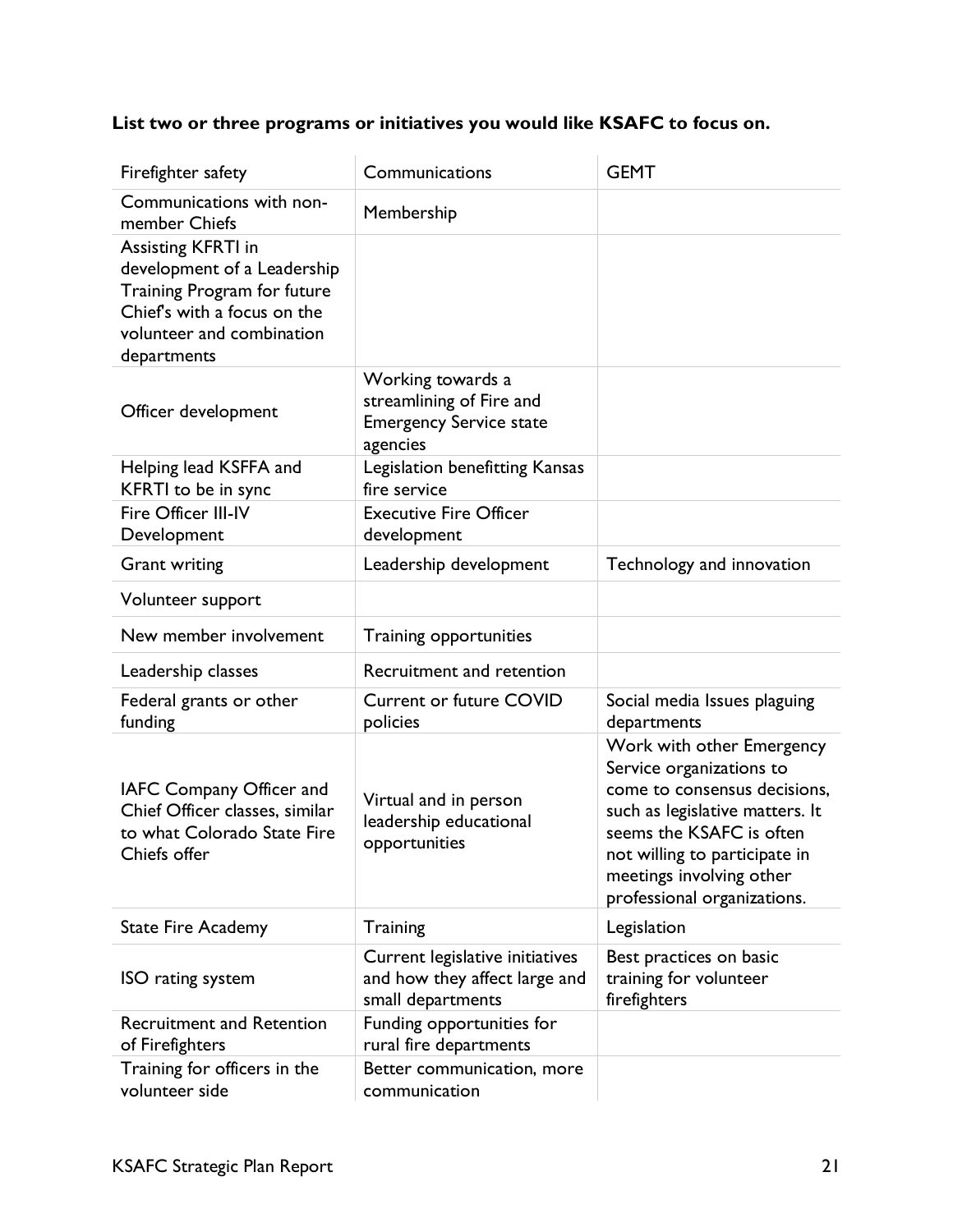| Minimum firefighter<br>requirements                                                                   | Communication                                                                                                                                      | <b>KSFFA and KFRTI</b><br>collaboration                                                                                                                  |
|-------------------------------------------------------------------------------------------------------|----------------------------------------------------------------------------------------------------------------------------------------------------|----------------------------------------------------------------------------------------------------------------------------------------------------------|
| Need to get smaller<br>departments more involved                                                      |                                                                                                                                                    |                                                                                                                                                          |
| Better professional<br>development for Fire Chiefs                                                    | Bring national programs in<br>for conference                                                                                                       |                                                                                                                                                          |
| Being a stronger leader in<br>state activities                                                        | Figuring out what training we<br>could sponsor or provide                                                                                          | Building a strong active<br>membership                                                                                                                   |
| Professional training/guidance                                                                        | Better use of the website                                                                                                                          |                                                                                                                                                          |
| New chief orientation                                                                                 | Regional deployments                                                                                                                               | Joint programs with BEMS or<br><b>KEMSA</b>                                                                                                              |
| Incident command training to<br>smaller departments                                                   | Re-vamp conference                                                                                                                                 | At least monthly<br>informational emails                                                                                                                 |
| PTSD/ mental health                                                                                   | Working with KEMSA on<br>initiatives                                                                                                               | Bridging the gap with the<br><b>KSFFA</b>                                                                                                                |
| Appropriate funding for<br>Wildfire Response,<br><b>Education, and Coordination</b>                   | Residential sprinklers -<br>perhaps not a legislative<br>solution requiring them, but a<br>tax incentive to those who<br>voluntarily install them. | Why do County Sherriff's,<br>County Emergency Managers,<br>and the Adjutant General<br>have such obscene amounts<br>of statutory authority and<br>power? |
| Minimum firefighter training<br>standards for the state                                               | Officer development<br>opportunities                                                                                                               | Liability protections for fire<br>chiefs                                                                                                                 |
| Wildland deployment<br>reimbursements                                                                 |                                                                                                                                                    |                                                                                                                                                          |
| Officer Development - both<br><b>Volunteer and Career</b>                                             |                                                                                                                                                    |                                                                                                                                                          |
| A way to include and inform<br>members of regional<br>meetings and hot topics in<br>the fire service. | A way to share questions and<br>concerns with other chiefs/<br>such as an online forum                                                             | Fire sprinklers in the home,<br>especially in the very large<br>houses we are seeing built.                                                              |
| Leadership development                                                                                | Management development                                                                                                                             |                                                                                                                                                          |
| Chief officer development                                                                             | Mentoring                                                                                                                                          | Inclusion of all Kansas fire<br>departments                                                                                                              |
| Leadership development                                                                                | Regional schools                                                                                                                                   |                                                                                                                                                          |
| Mandatory NFPA 1582<br>Physicals for all FFs                                                          | Interagency standardized<br>reporting system                                                                                                       |                                                                                                                                                          |
| Firefighter health                                                                                    | Firefighter safety                                                                                                                                 | Mental health awareness                                                                                                                                  |
| Bringing more fire leaders to<br>the association                                                      |                                                                                                                                                    |                                                                                                                                                          |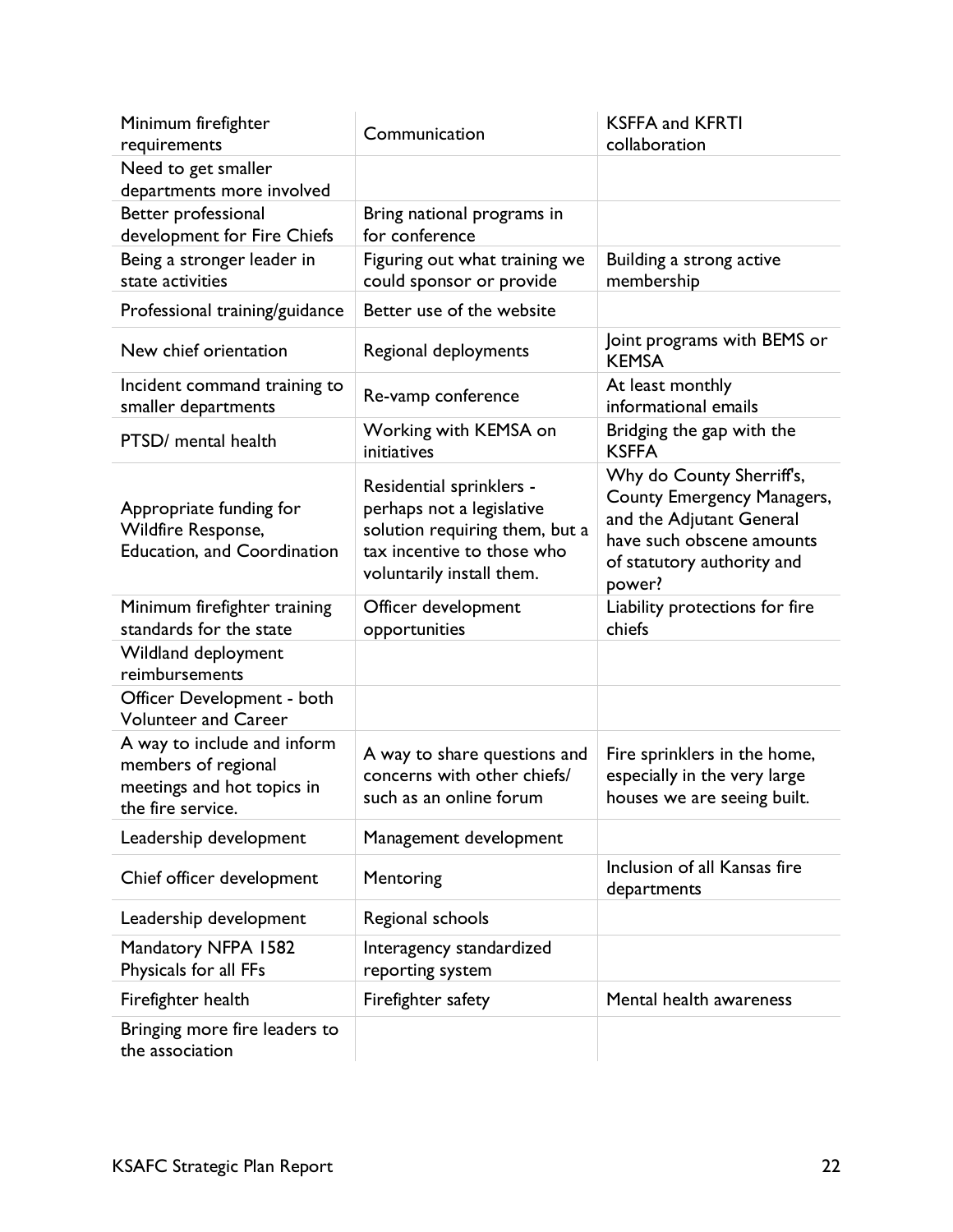| Fire law in Kansas/ program<br>to educate on roles and<br>responsibilities | Finance management for new<br>fire chief | Fire chiefs and labor<br>management relations |
|----------------------------------------------------------------------------|------------------------------------------|-----------------------------------------------|
| <b>CRR</b> Program                                                         |                                          |                                               |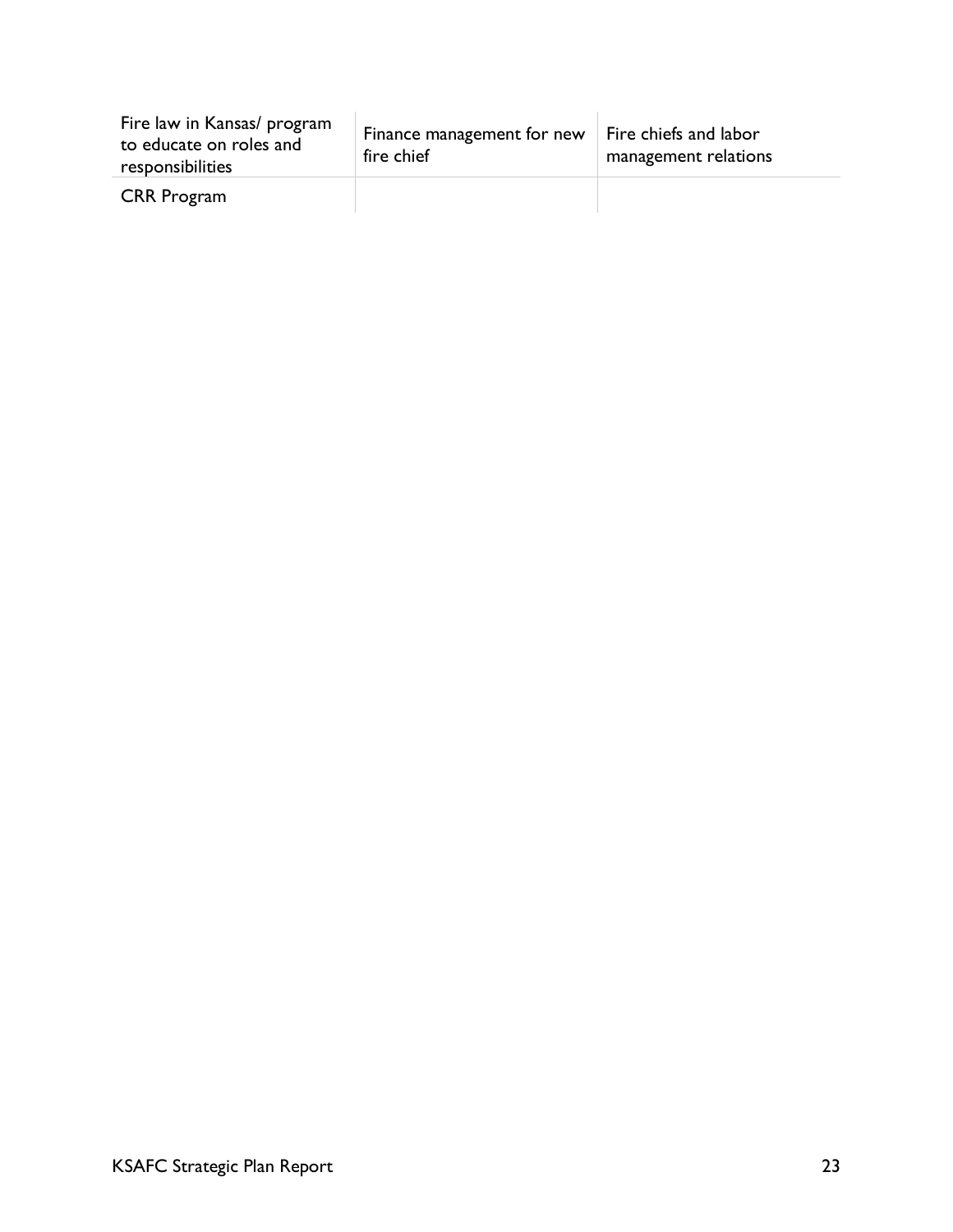# **Re-Identification**

KSAFC celebrates the heritage of fire and emergency services while understanding it will experience significant changes over the next 30 years.

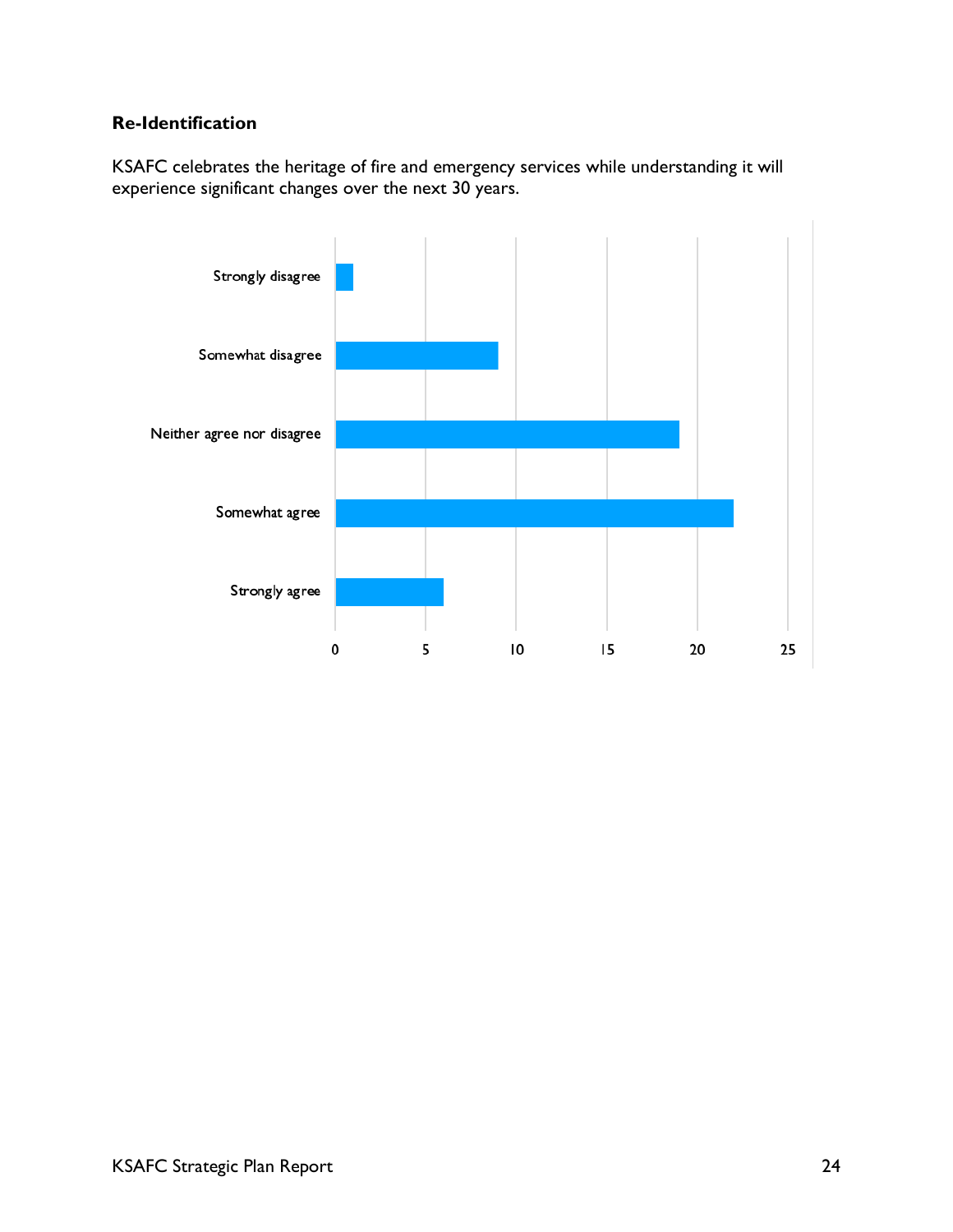## **Culture**



KSAFC promotes best practices for firefighter training, credentialing, and professional development.

KSAFC is open to change and focused on continuous improvement.

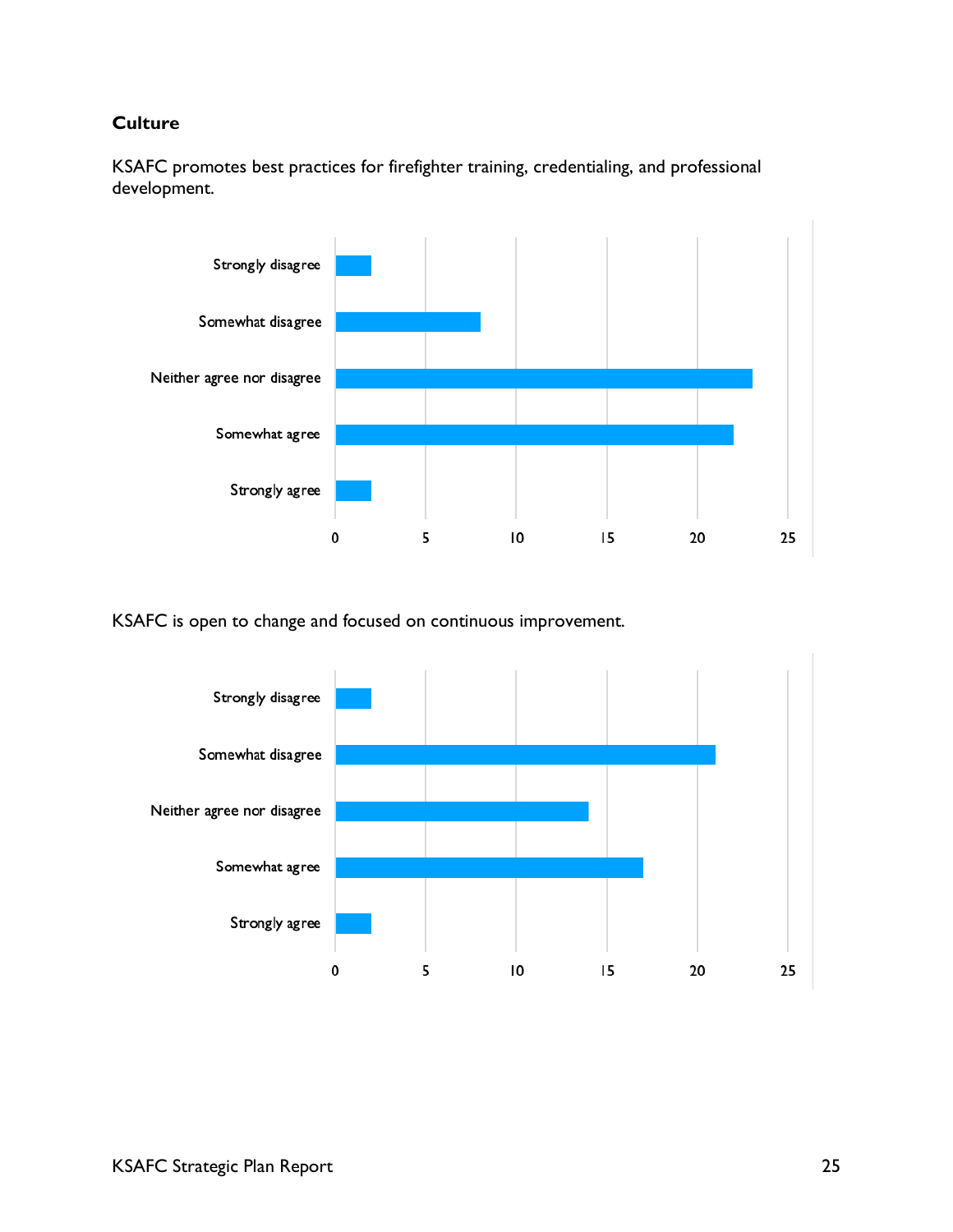# **Robust Use of Data**



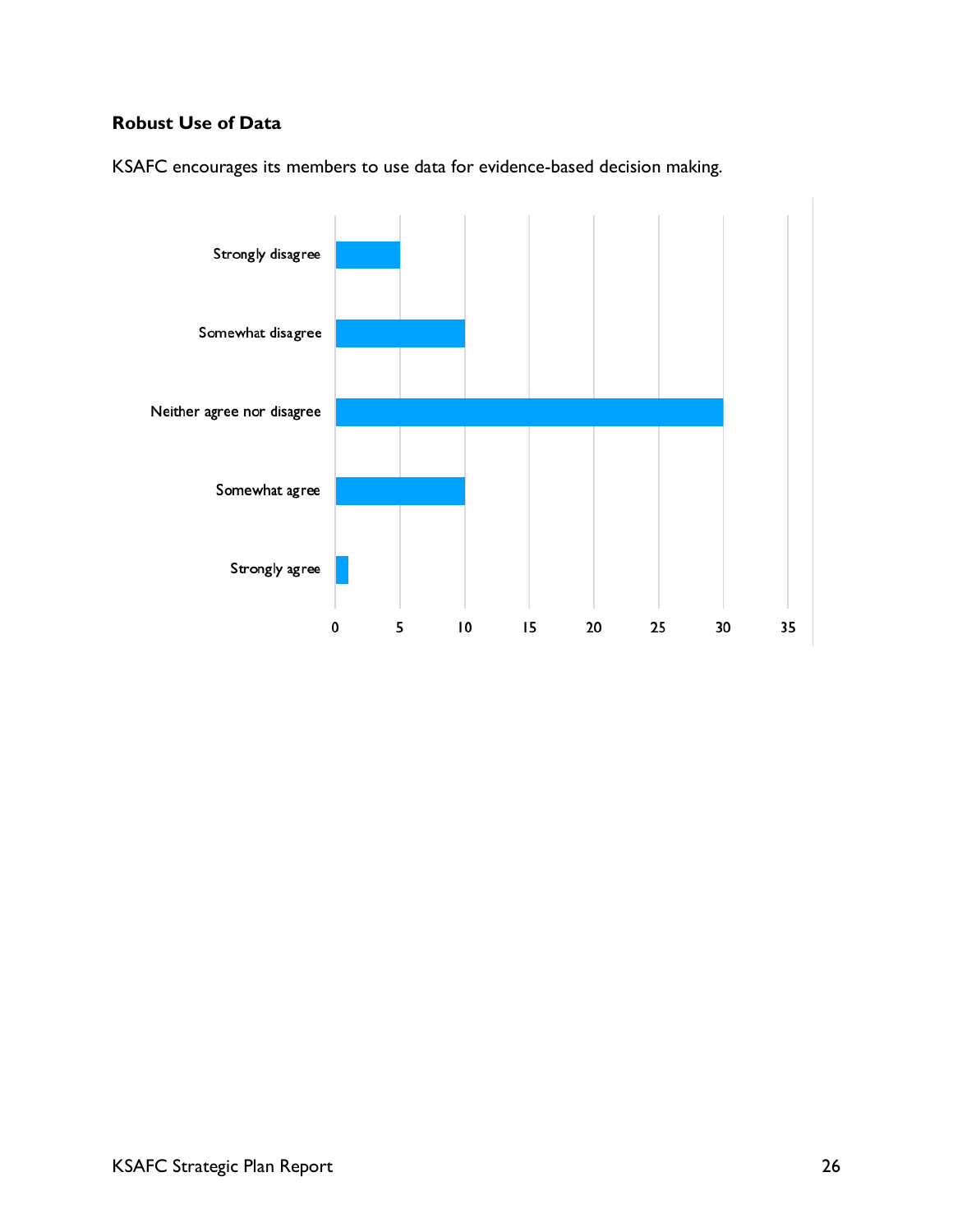# **Health and Wellness**



KSAFC works to address mental health challenges facing fire and emergency services.

KSAFC fosters fitness and wellness best practices.

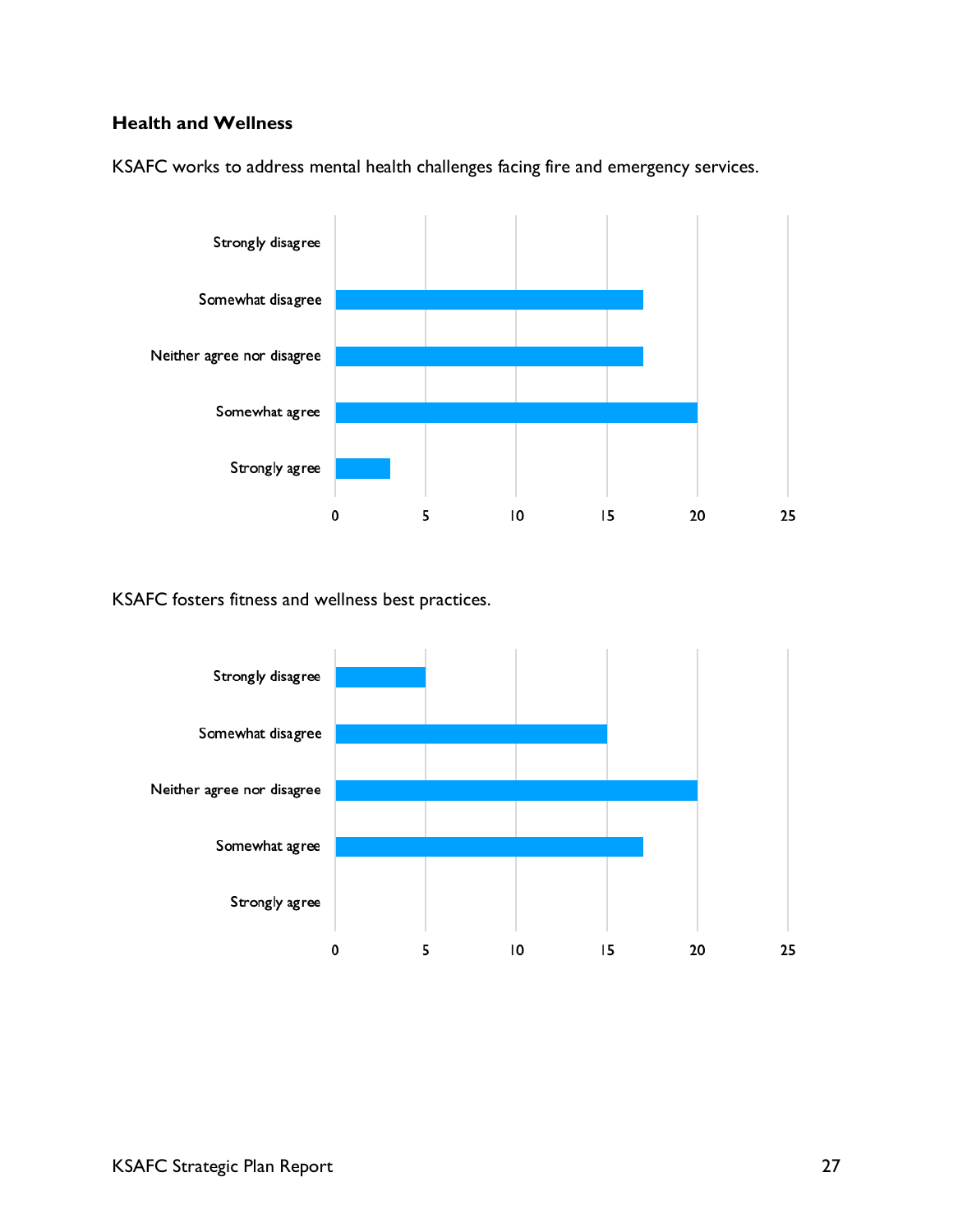# **Partnerships**



KSAFC works with a wide range of partners to advance fire and emergency services.

KSAFC has good relations with other agencies representing the fire service.

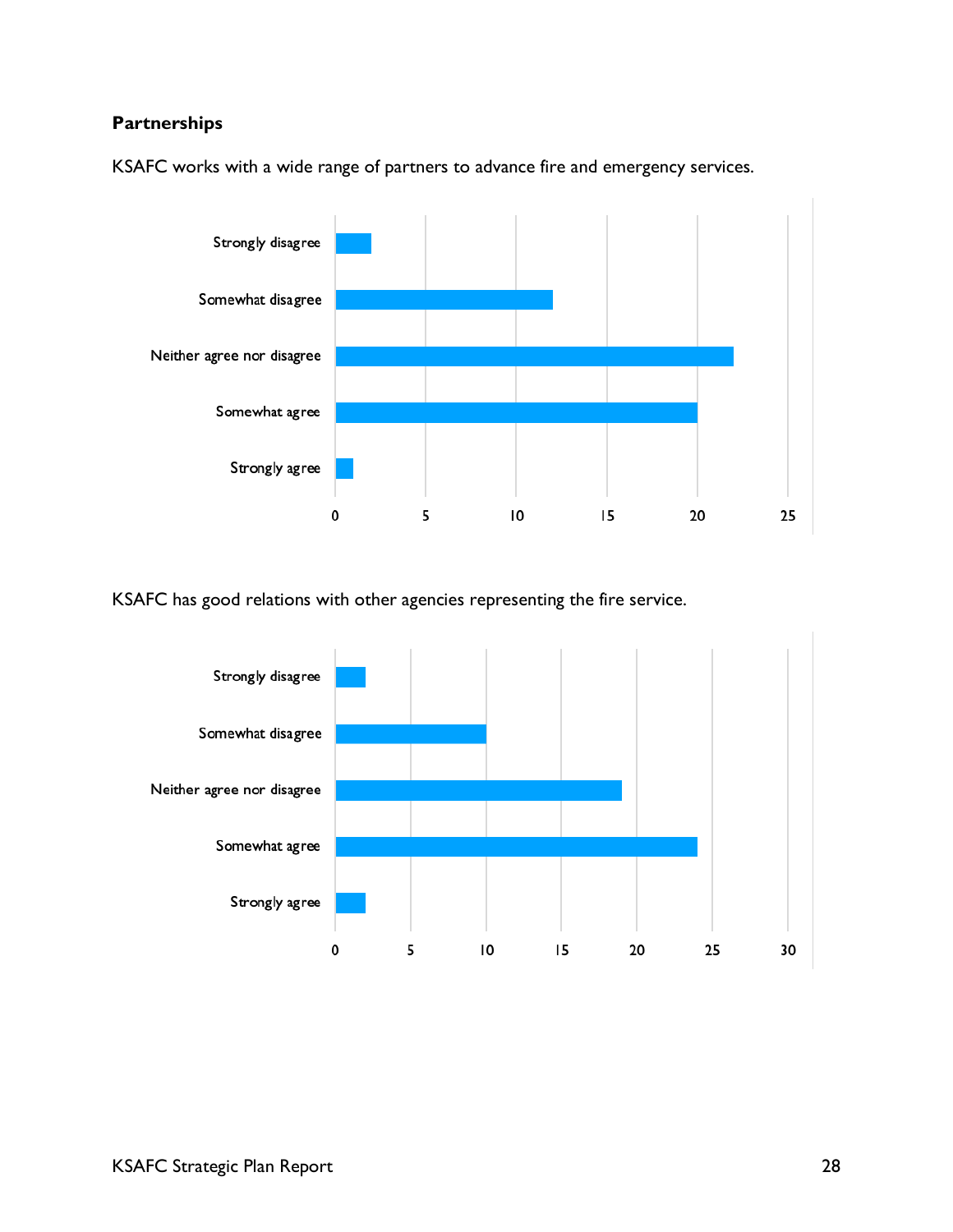# **Sustainability**

KSAFC is an innovator in fire and emergency services education, providing the needed skill sets, knowledge, and abilities required for the future and to keep up to date with emerging technologies.

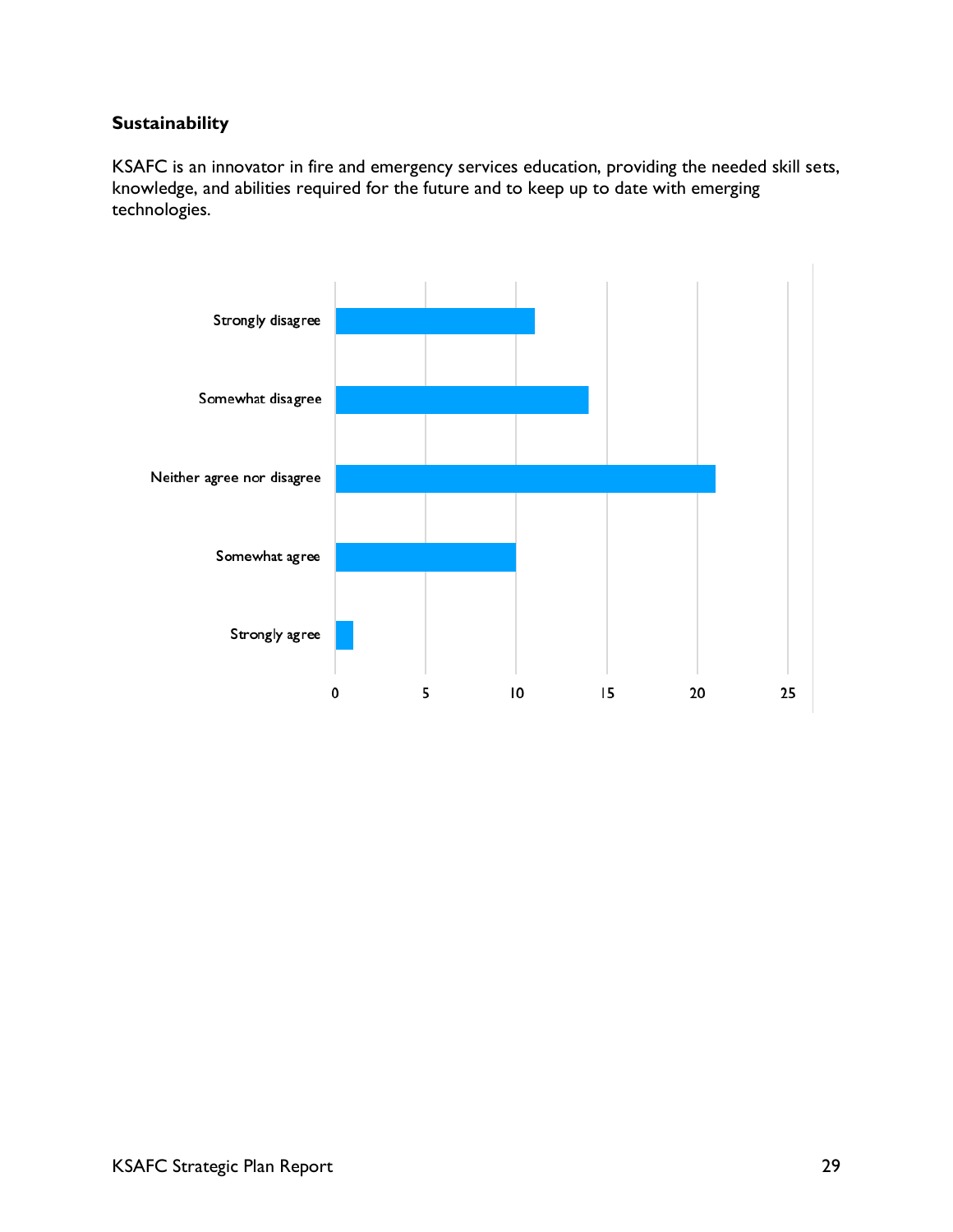# **Technology**

KSAFC understands the rapidly evolving technology used in fire and emergency services delivery.

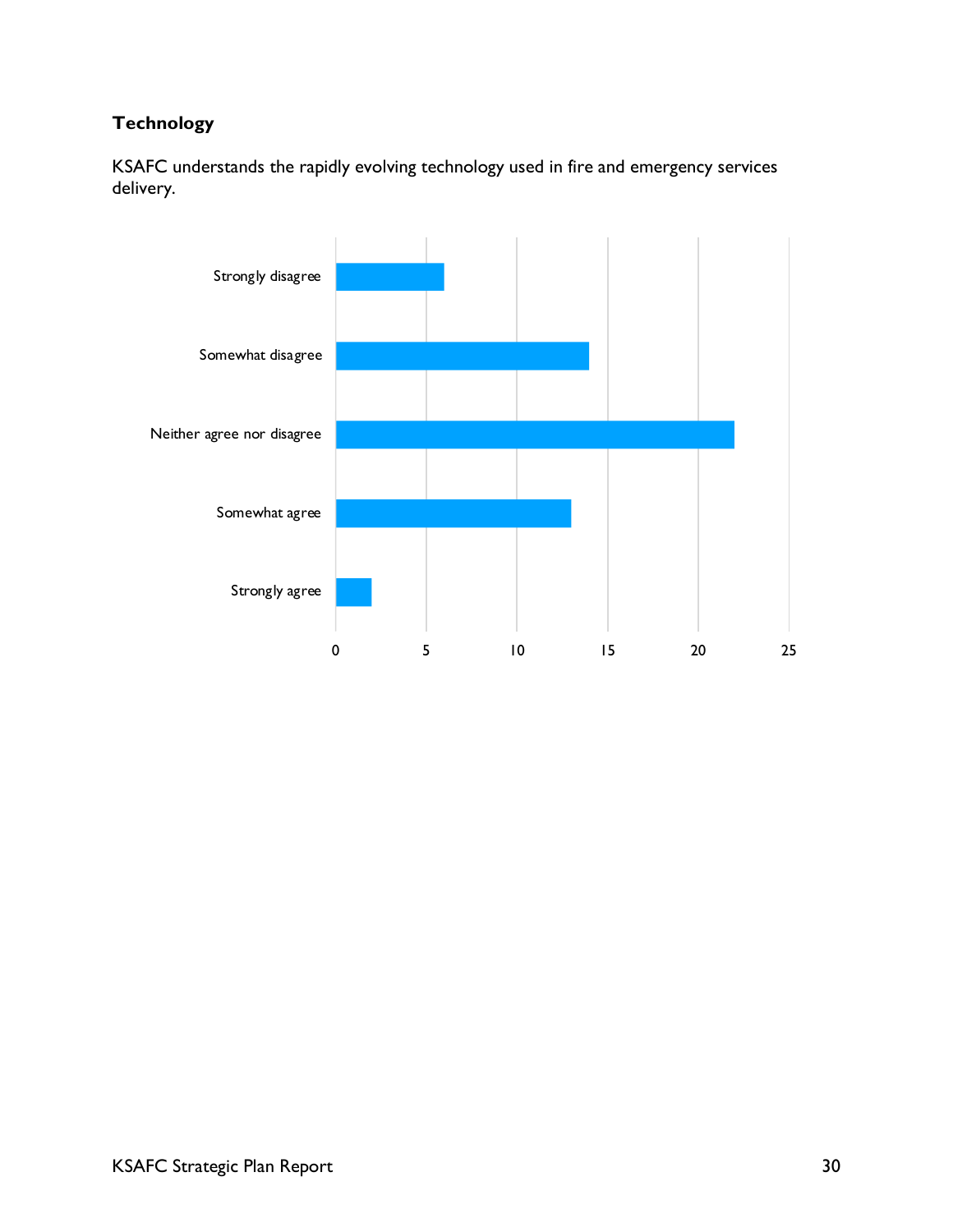## **Inclusiveness**

Leadership values diversity, equity, and inclusion.



KSAFC involves the fire service community in decisions that affect them.

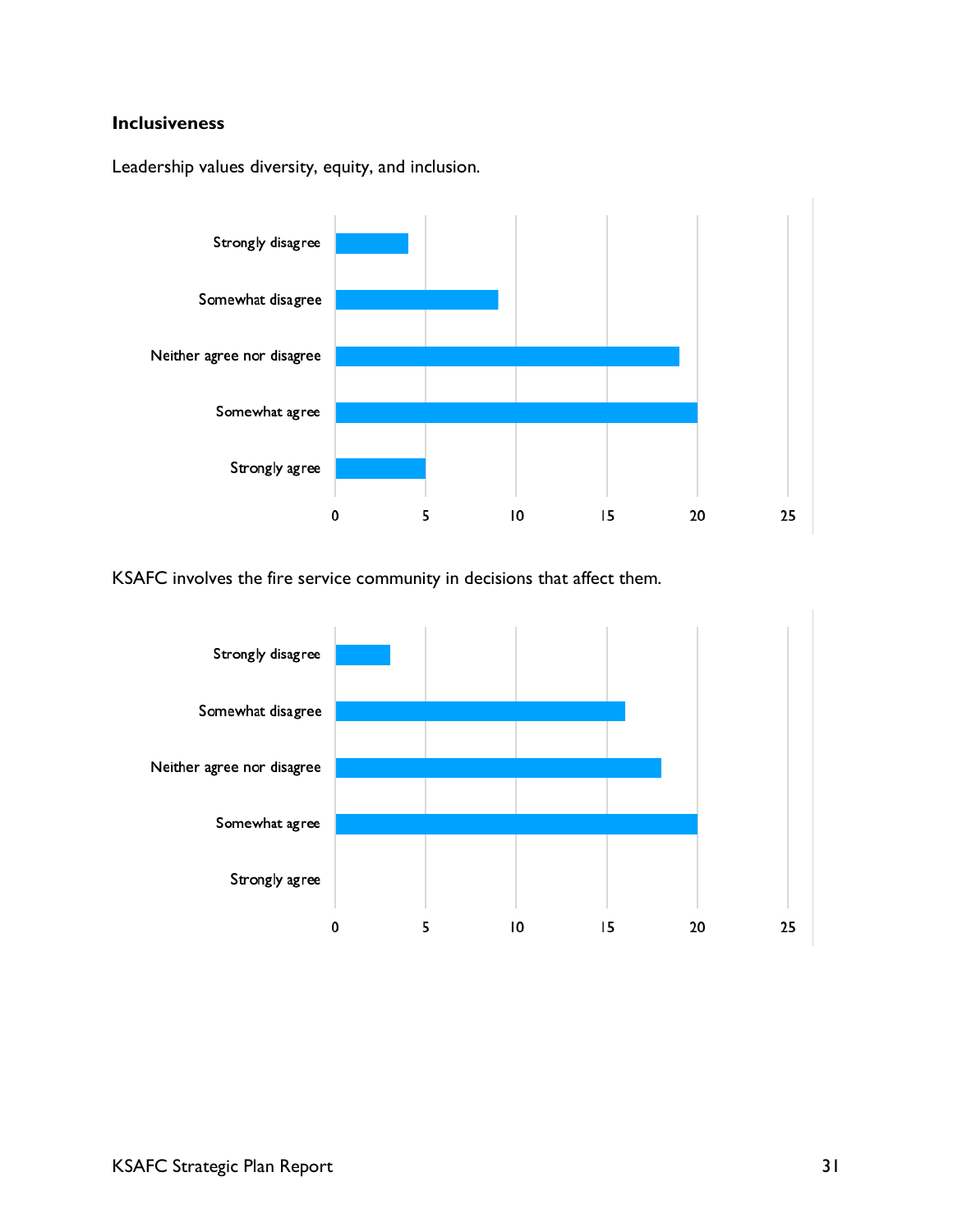

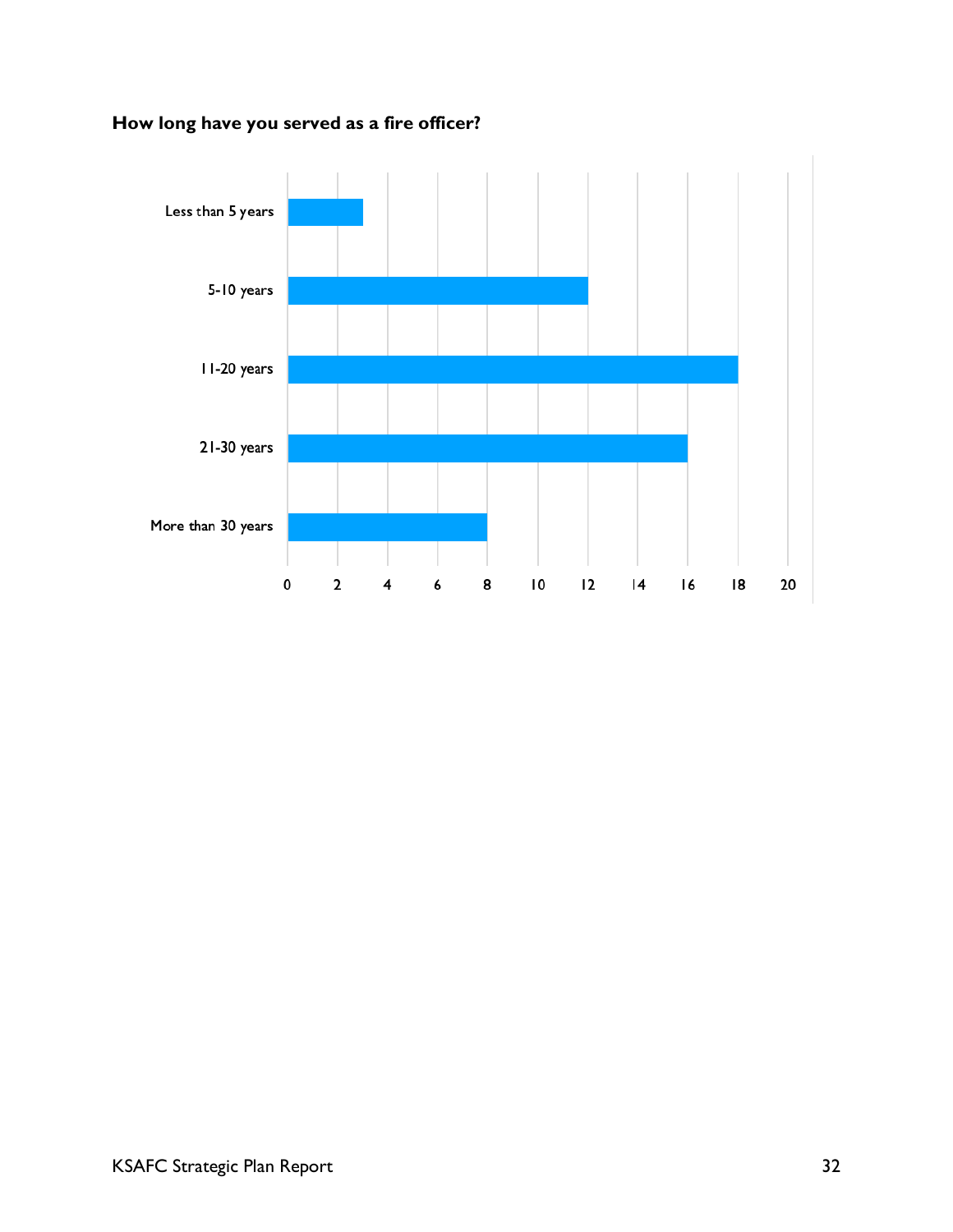# **I am a member of KSAFC.**

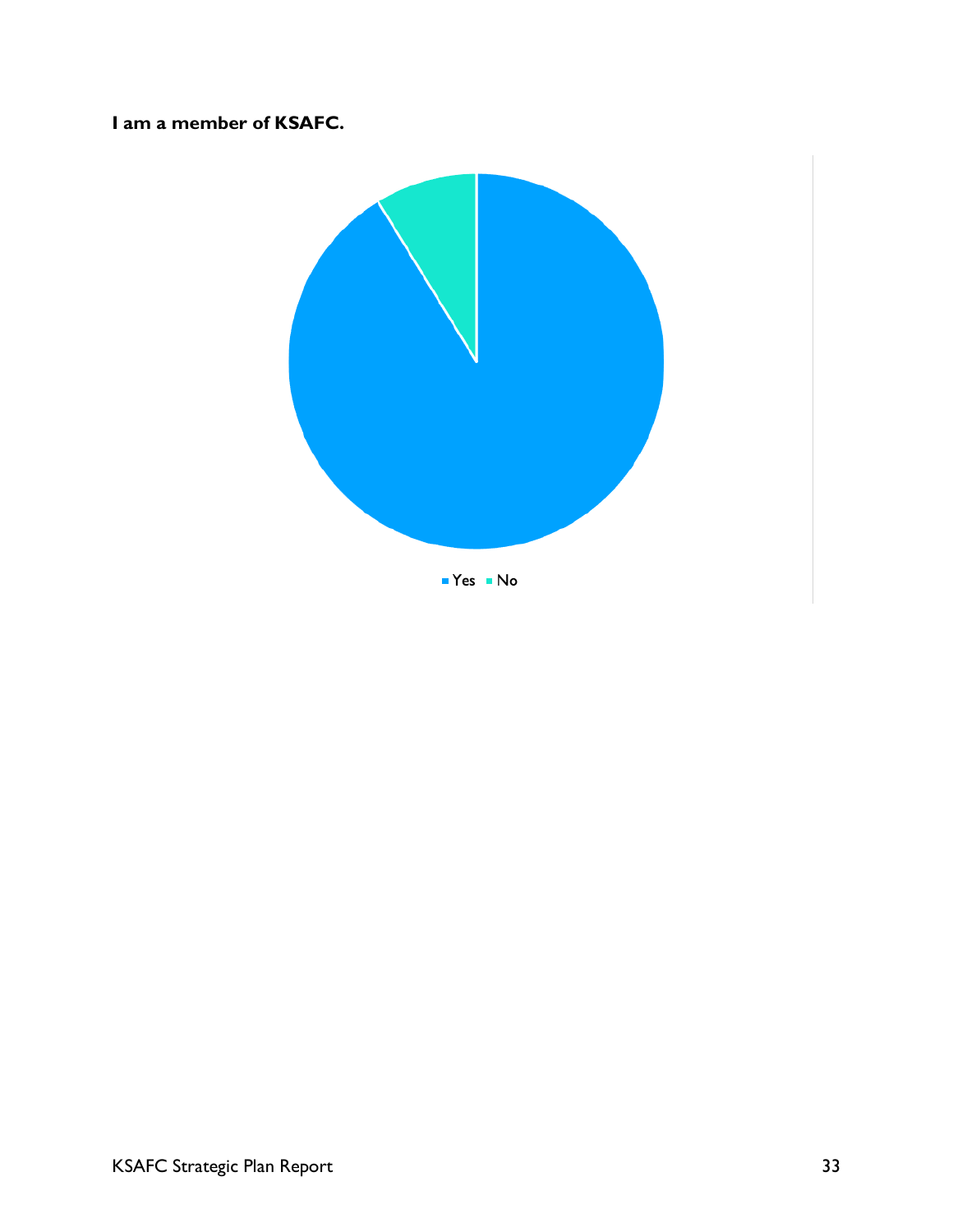**Is your fire and emergency services department volunteer or career?**

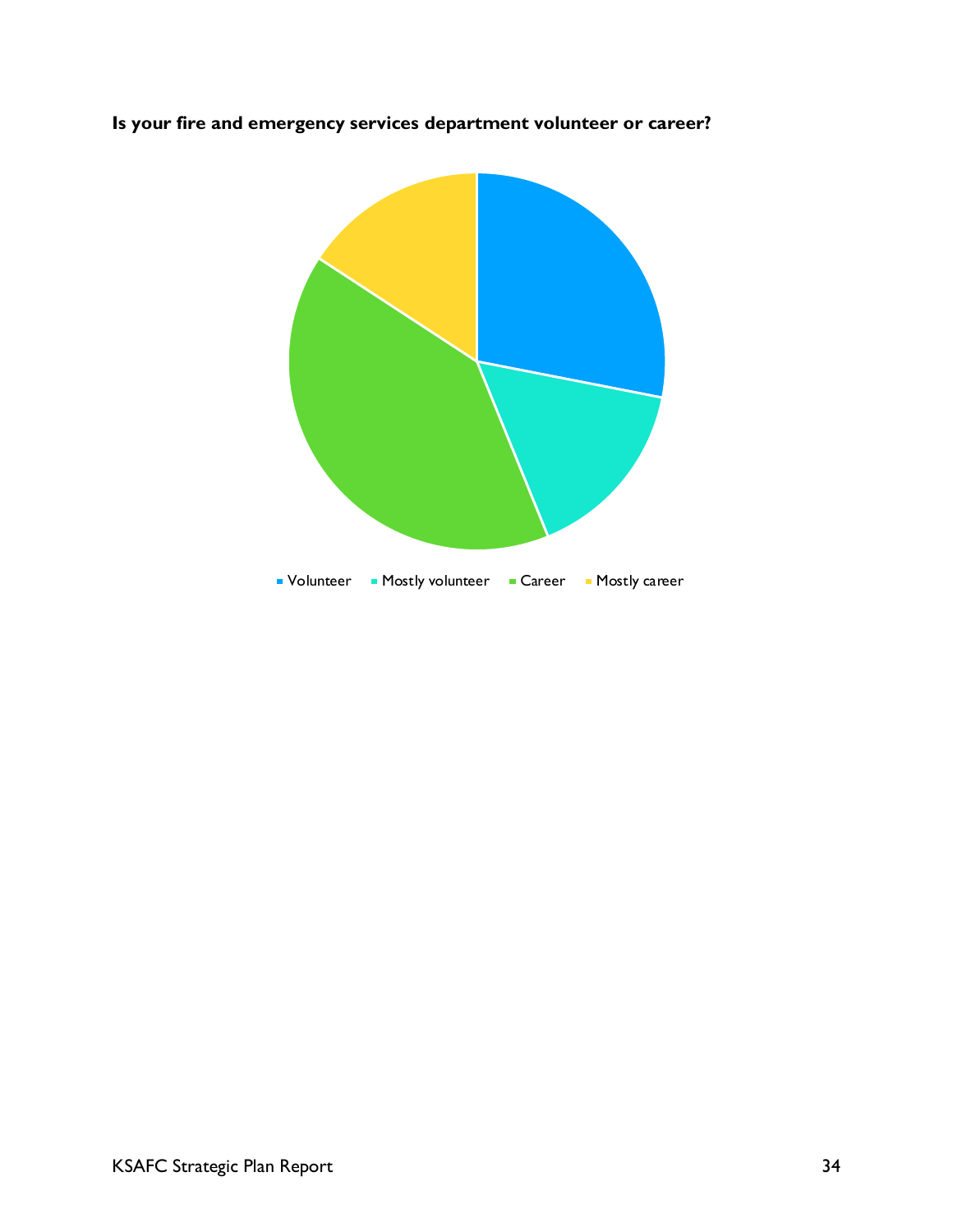

# **What best describes your current position in your organization?**

Other:

• Director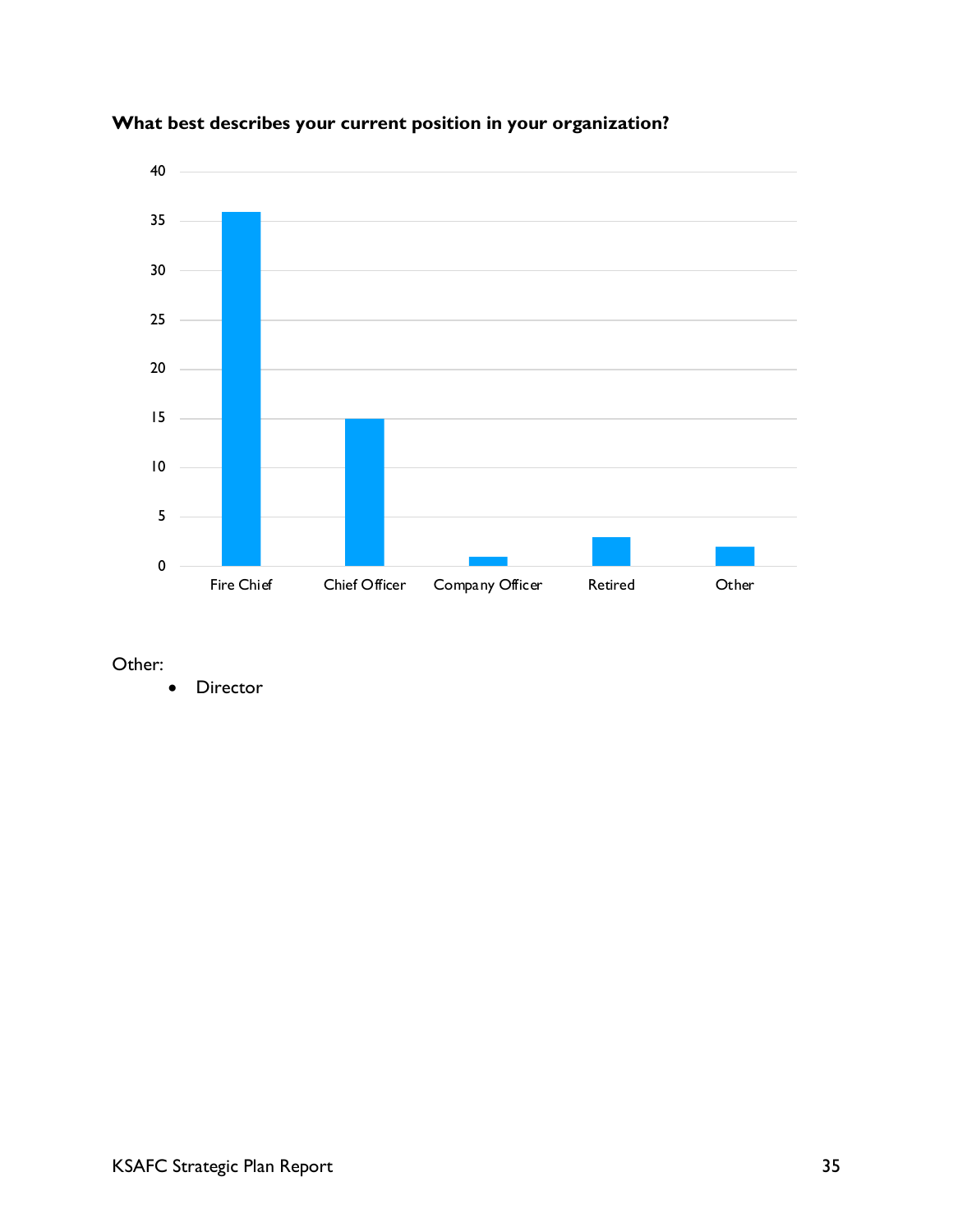# **What is your race? (Optional)**



**Are you Hispanic, Latino or of Spanish origin? (Optional)**

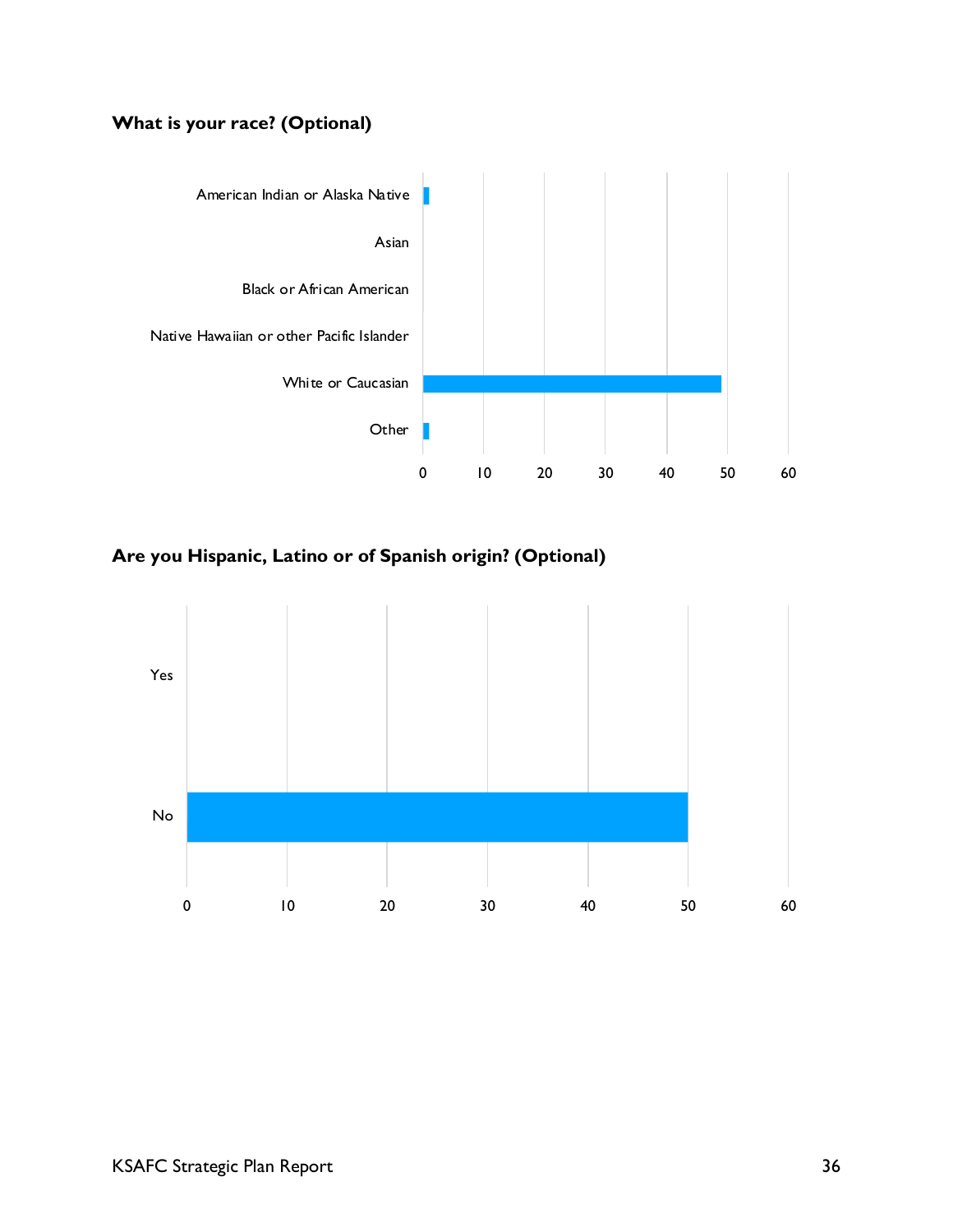# **What is your gender? (Optional)**